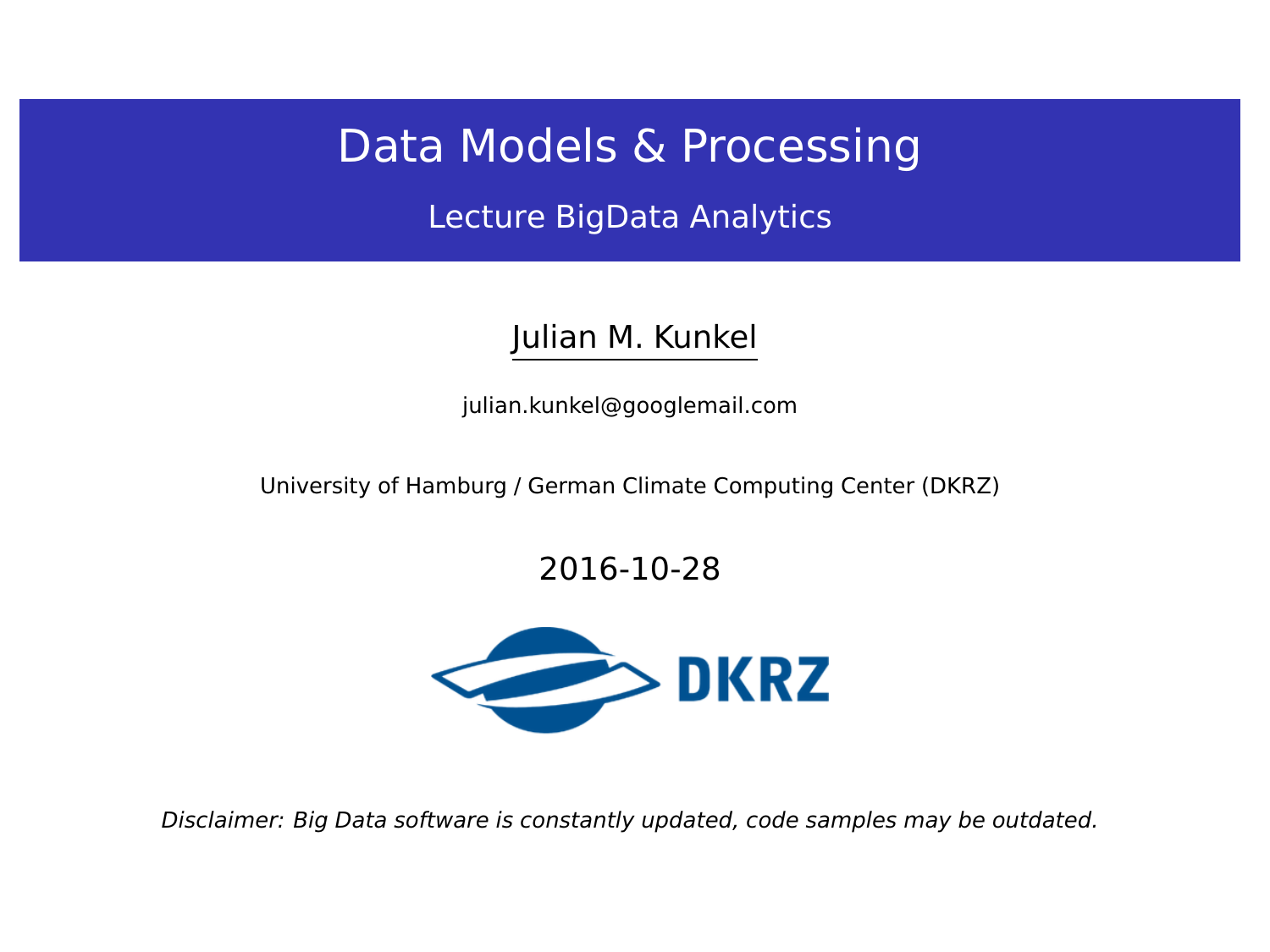| Data: Terminology | Data Models & Processing | Big Data Data Models | Technology | Summary |
|-------------------|--------------------------|----------------------|------------|---------|
| 00000             | 0000000000               | 0000000              | 00000      |         |
| Outline           |                          |                      |            |         |

[Data: Terminology](#page-2-0)

- [Data Models & Processing](#page-7-0)
- [Big Data Data Models](#page-18-0)
- [Technology](#page-26-0)
- [Summary](#page-32-0)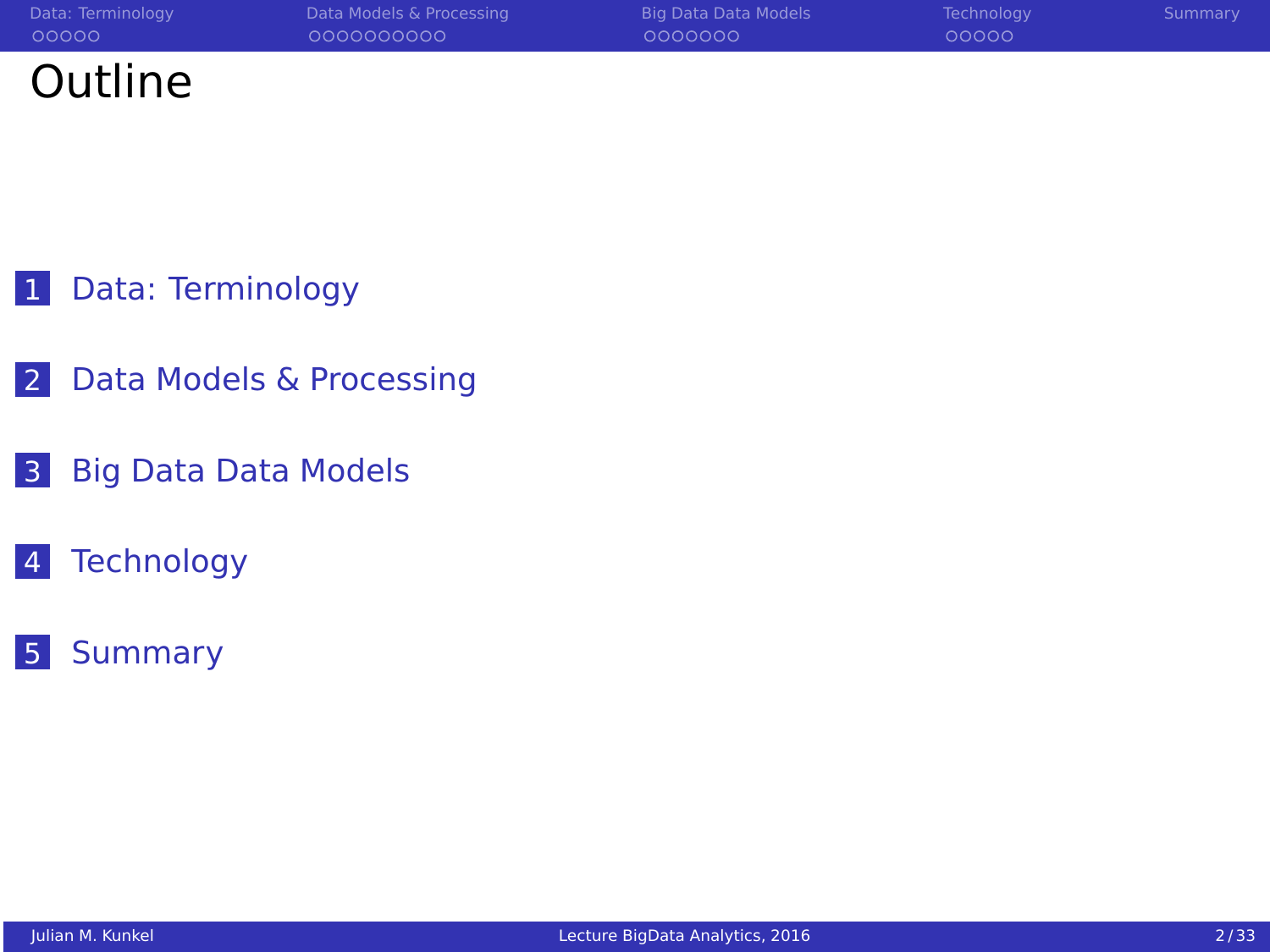## <span id="page-2-0"></span>Basic Considerations About Storing Big Data

### Analysis requires efficient (real-time) processing of data

- New data is constantly coming (Velocity of Big Data)
	- $\blacksquare$  How do we technically ingest the data?
		- $\blacksquare$  In respect to performance and data quality
	- $\blacksquare$  How can we update our derived data (and conclusions)?
		- Incremental updates vs. (partly) re-computation algorithms
- **Storage and data management techniques are needed** 
	- $\blacksquare$  How do we map the logical data to physical hardware and organize it?
	- How can we diagnose causes for problems with data (e.g., inaccuracies)?

### Management of data

- I Idea: Store facts (truth) and never change them (data lake idea)
	- Data value may degrade over time, garbage clean old data
- Raw data is usually considered to be **immutable** 
	- Implies that an update of (raw) data is not necessary
- Create ad-hoc models for representing the data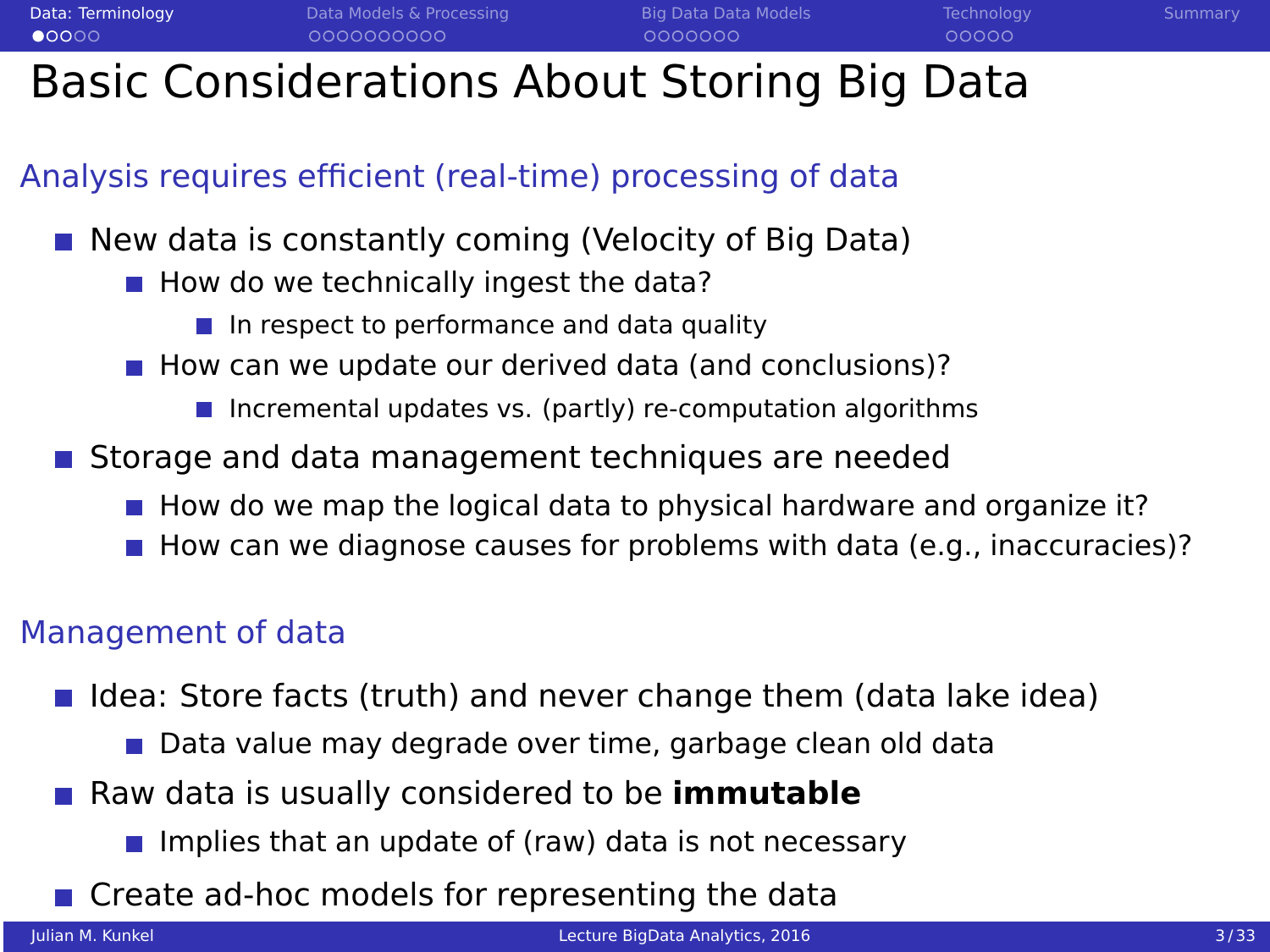| Data: Terminology | Data Models & Processing | Big Data Data Models | Technology | Summary |
|-------------------|--------------------------|----------------------|------------|---------|
| 00000             | 0000000000               | 0000000              | 00000      |         |
| Terminology       |                          |                      |            |         |

### Data [1, 10]

- **Raw data**: collected information that is not derived from other data
- **Derived data**: data produced with some computation/functions
- **View**: presents derived data to answer specific questions
	- **Convenient for users (only see what you need)**  $+$  faster than re-computation
	- Convenient for administration (e.g., manage permissions)
	- Data access can be optimized

### Dealing with unstructured data

- We need to extract information from raw unstructured data
	- $\blacksquare$  e.g., perform text-processing using techniques from computer linguistics
- **Semantic normalization** is the process of reshaping free-form information into a structured form of data [11]
- **Store raw data when your processing algorithm improves over time**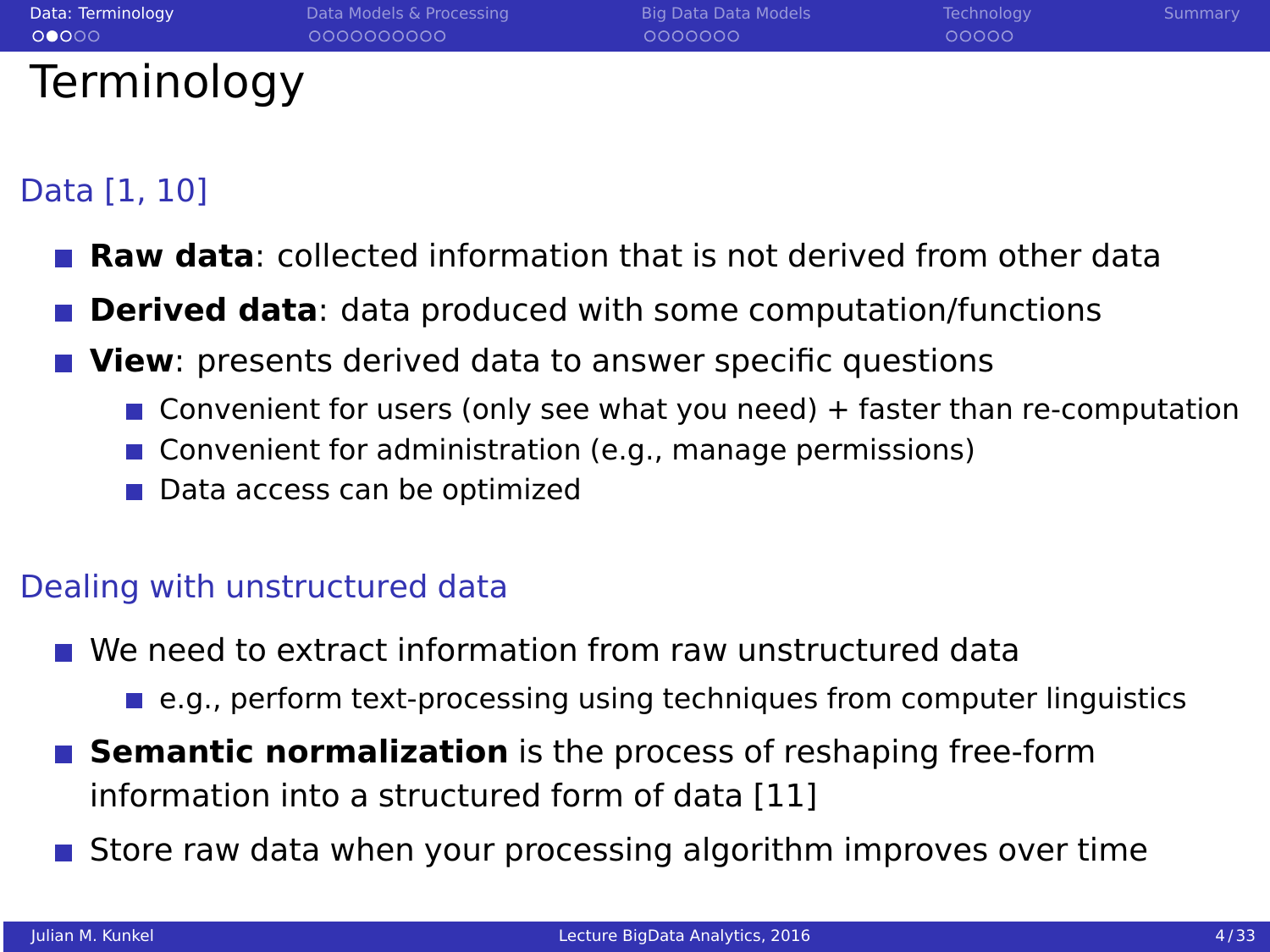**[Data: Terminology](#page-2-0) Philippino Big Data Data Data Models Data Models [Technology](#page-26-0) [Summary](#page-32-0)** Summary  $0000000$ 00000

## Terminology for Managing Data [1, 10]

- **Data life cycle**: creation, distribution, use, maintenance & disposition
- **Information lifecycle management** (ILM): business term; practices, tools and policies to manage the data life cycle in a cost-effective way
- **Data governance**: "control that ensures that the data entry ... meets precise standards such as business rule, a data definition and data integrity constraints in the data model" [10]
- **Data provenance**: the documentation of input, transformations of data and involved systems to support analysis, tracing and reproducibility
- **Data-lineage** (Datenherkunft): forensics; allows to identify the source data used to generate data products (part of data provenance)
- **Service level agreements** (SLAs): contract defining quality, e.g., performance/reliability & responsibilities between service user/provider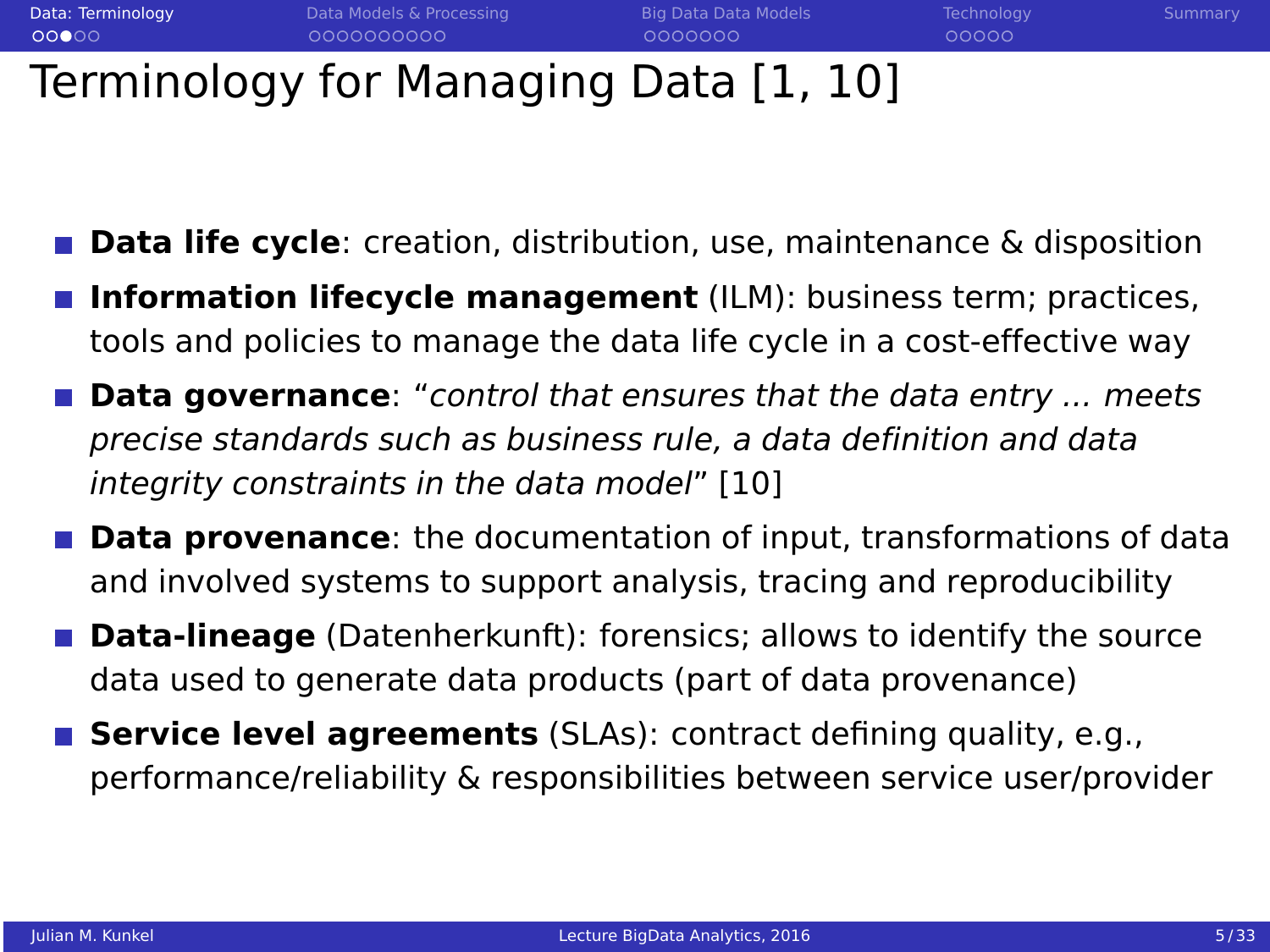| Data: Terminology | Data Models & Processing    | Big Data Data Models | Technology | Summary |
|-------------------|-----------------------------|----------------------|------------|---------|
| 00000             | 0000000000                  | 0000000              | 00000      |         |
|                   | Data-Cleaning and Ingestion |                      |            |         |

**Importing of raw data into a big data system is an important process** 

- Wrong data results in wrong conclusions: Garbage in Garbage out
- **Data wrangling**: process & procedures to clean/convert data from one format to another [1]
	- **Data extraction**: identify relevant data sets and extract raw data
	- **Data munging**: cleaning raw data, converting it to a format for consumption
- **ETL process** (Extract, Transform, Load): data warehouse term for importing data (from databases) into a data warehouse

### Necessary steps

- **Define and document data governance policies to ensure data quality** 
	- I Identifying and dealing with duplicates, time(stamp) synchronization
	- Handling of missing values (NULL or replace them with default values)
- **Dearmal Departa Departm** Document Document the conducted transformations (for data provenance)
	- **Data sources**
	- Conversions of data types, complex transformations
	- **Extraction of information from unstructured data (semantic normalization)**
- **Implementation of the procedures for bulk loading and cleaning of data**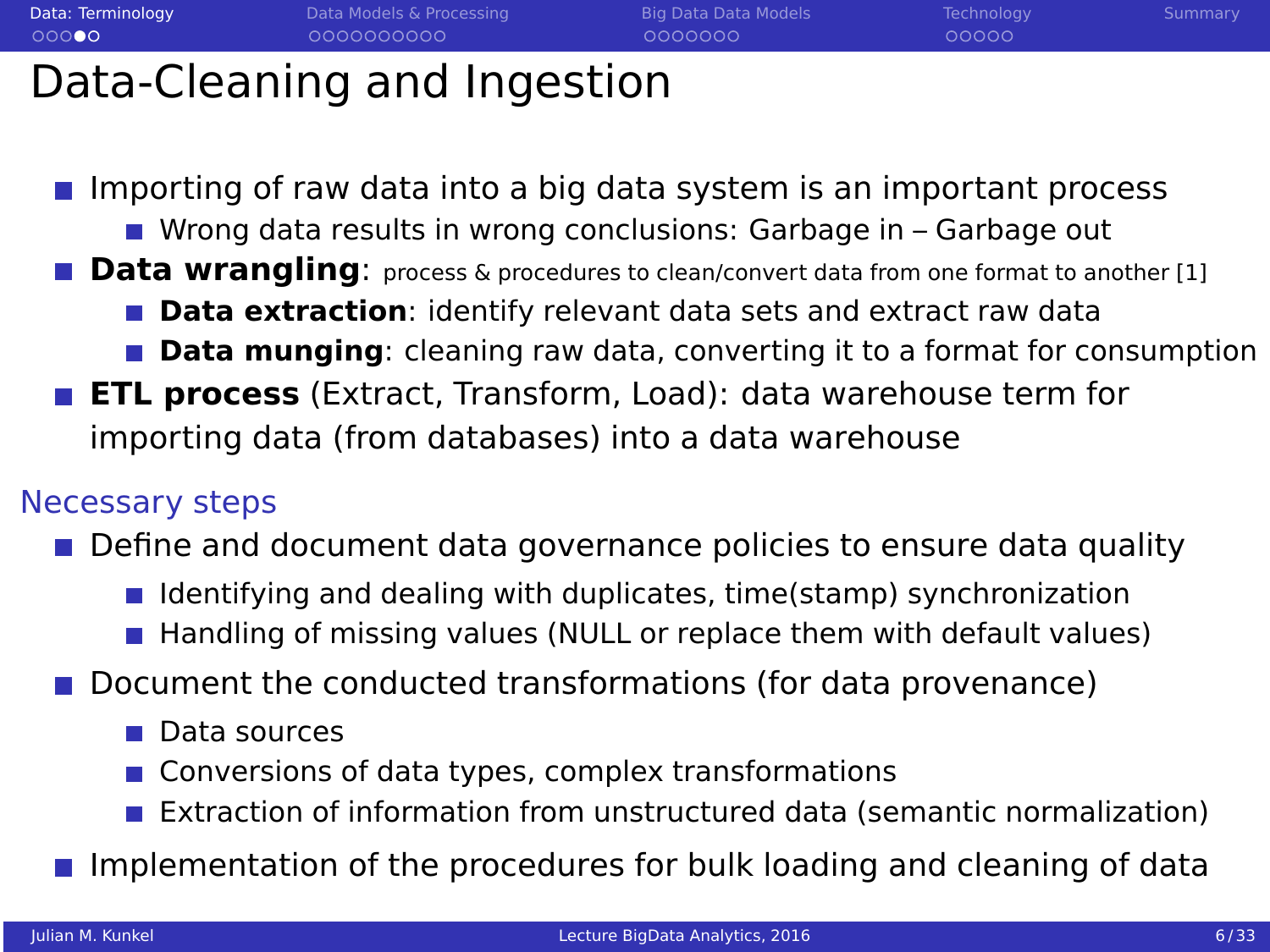## Datawarehousing ETL Process

- Extract: read data from source (transactional) databases
- **Transform: alter data on the fly** 
	- **Perform quality control**
	- Treat errors and uncertainty to improve quality
	- Change the layout to fit the schema of the data warehouse
- **Load: integrate the data into the data warehouse** 
	- $\blacksquare$  Restructure data to fit needs of business users
	- Rely on batch integration of large quantities of data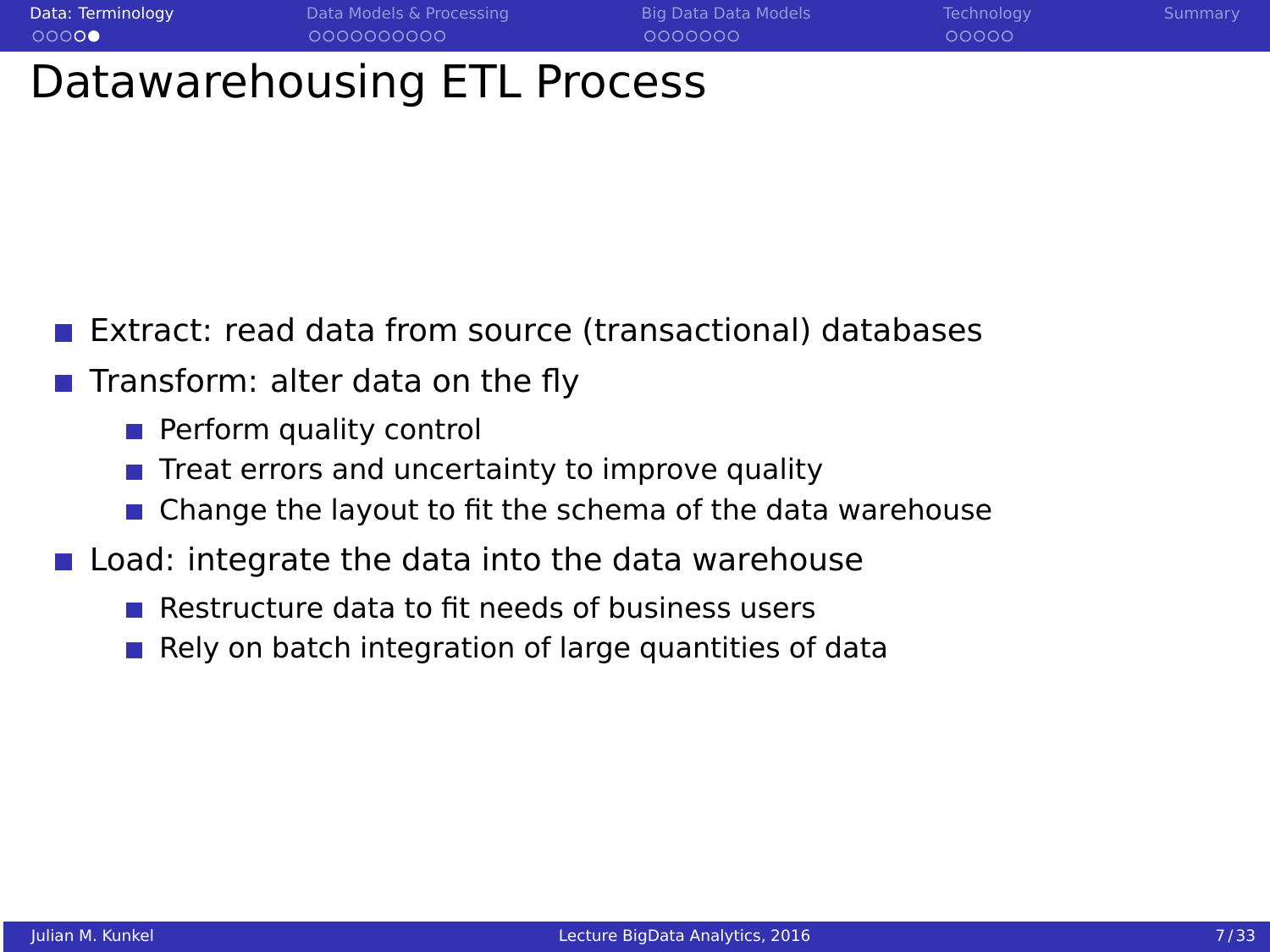<span id="page-7-0"></span>

| Data: Terminology | Data Models & Processing | Big Data Data Models | Technology | Summary |
|-------------------|--------------------------|----------------------|------------|---------|
| 00000             | 0000000000               | 0000000              | 00000      |         |
|                   |                          |                      |            |         |

### [Data: Terminology](#page-2-0)

- [Data Models & Processing](#page-7-0)
- [Big Data Data Models](#page-18-0)
- [Technology](#page-26-0)

### [Summary](#page-32-0)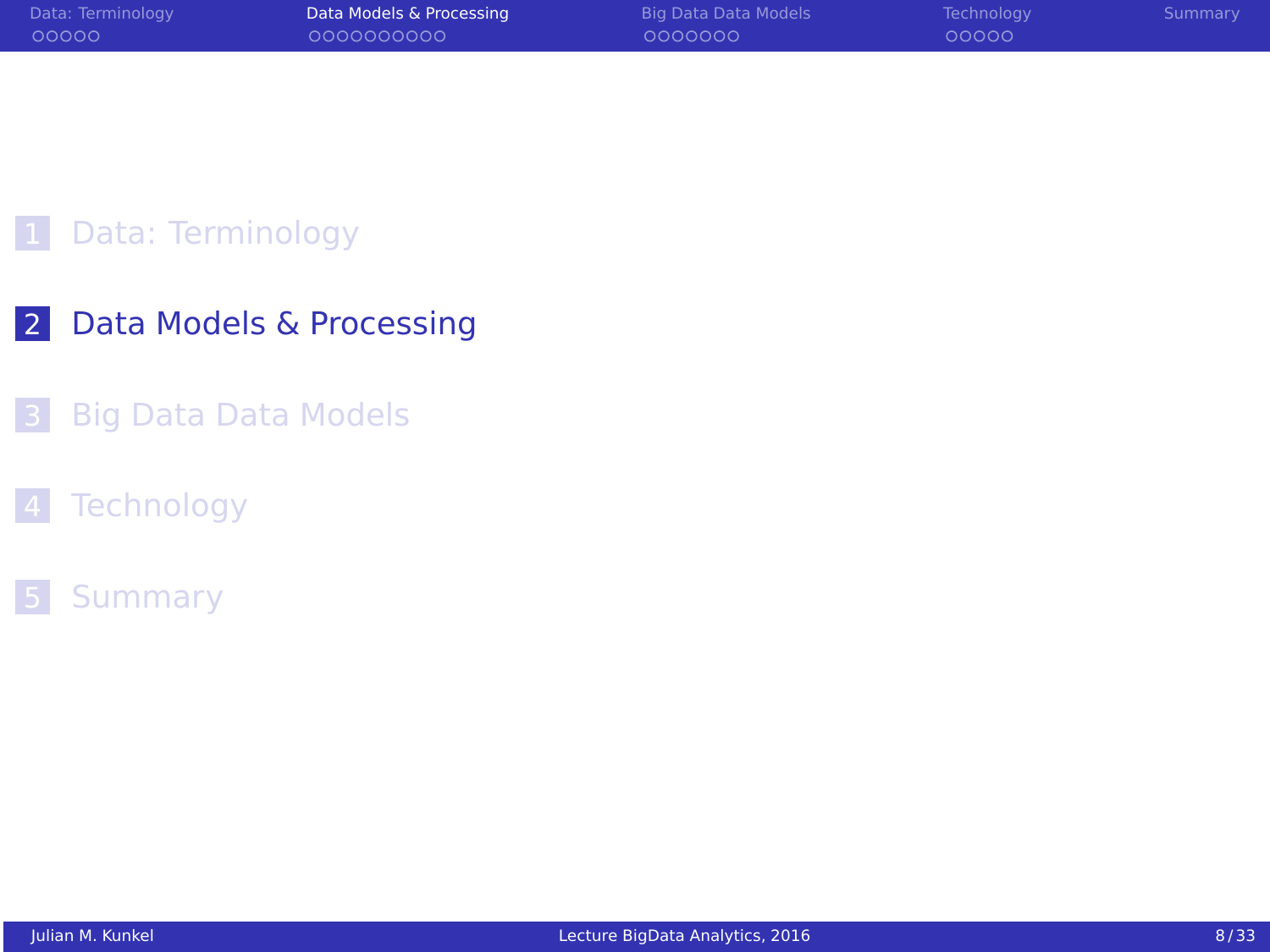## Data Models<sup>1</sup> and their Instances [12]

- A data model describes how information is organized in a system
	- $\blacksquare$  It is a tool to specify, access and process information
	- A model provide operations for accessing and manipulating data that follow certain semantics
	- Typical information is some kind of entity (virtual object) (e.g., car)
- **Logical model**: abstraction expressing objects and operations
- **Physical model**: maps logical structures onto hardware resources (e.g., files, bytes)



- DM theory: Formal methods for describing data models with tool support
- Applying theory creates a **data model instance** for a specific application

 $^1$ The term is often used ambivalently for a data (meta) model concept/theory or an instance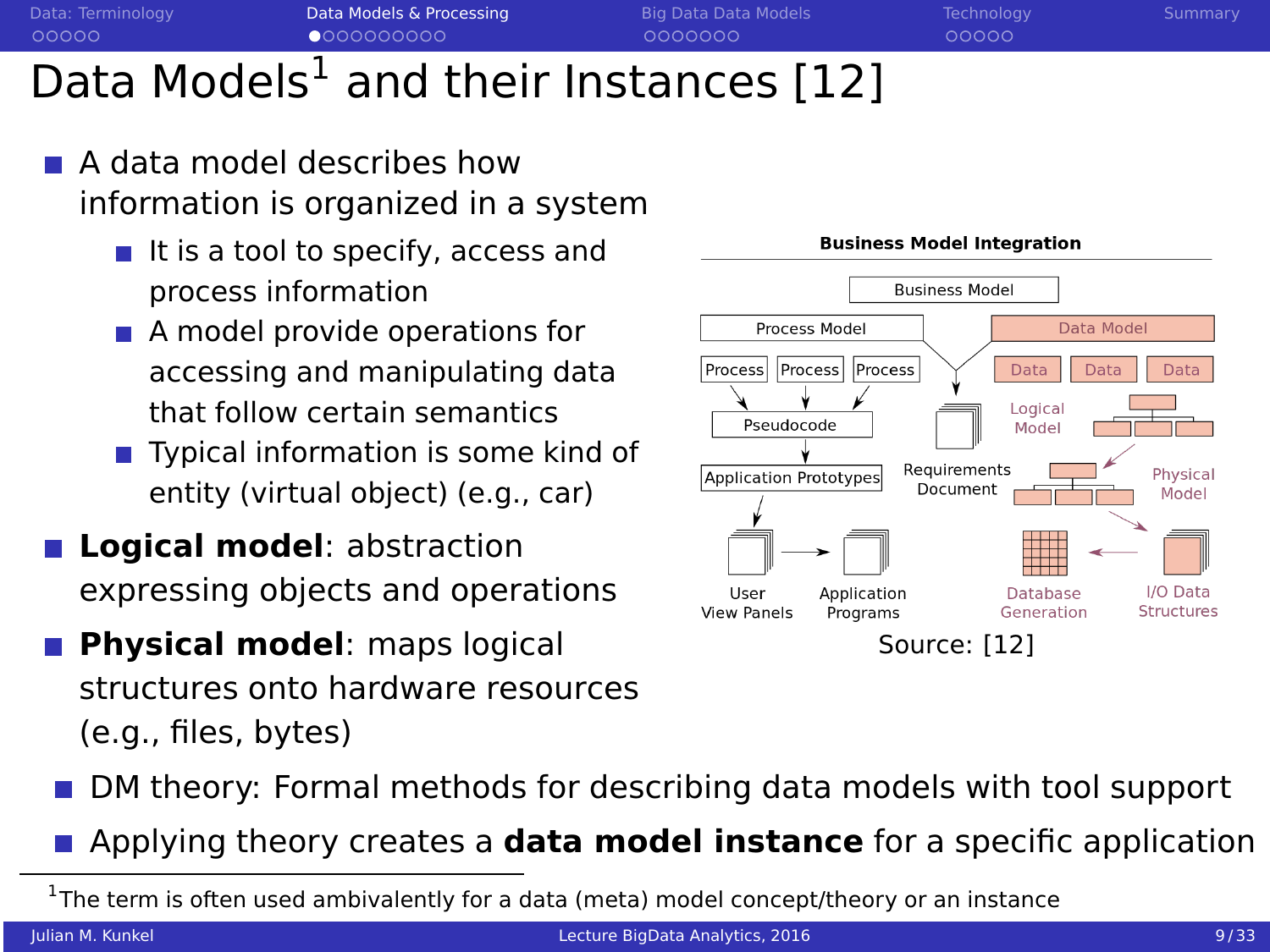0000000

00000

## Process Model [13]

- A model describing processes
- **Process** [15]:
	- "A series of events to produce a result, especially as contrasted to product."
- Qualities of descriptions
	- Descriptive: Describe the events that occur during the process
	- **Prescriptive** 
		- Define the intended process and how it is executed
		- $\blacksquare$  Rules and quideliness steering the process
	- **Explanatory** 
		- $\blacksquare$  Provide rationales for the process
		- **Describe requirements**
		- **Example 1** Establish links between processes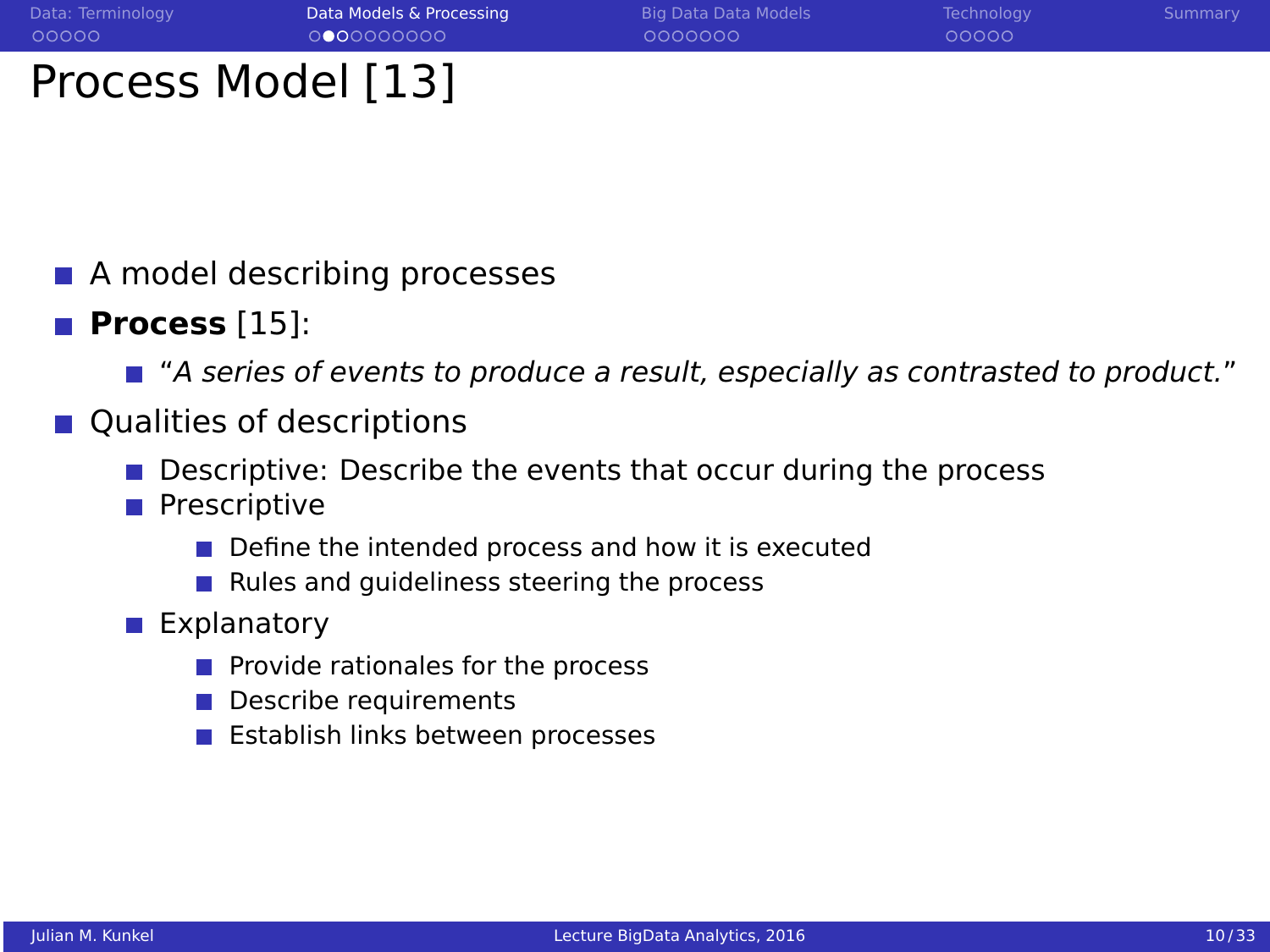00000

## Programming Paradigms [14]

Programming paradigms are process models for computation

Fundamental style and abstraction level for computer programming

- **Imperative** (e.g., Procedural)
- **Declarative** (e.g., Functional, **Dataflow**, Logic)
- **Data-driven** programming (describe patterns and transformations)
- **Multi-paradigm** support several at the same time (e.g., **SQL**)
- Goals: productivity of the users and performance upon execution
	- $\blacksquare$  Tool support for development, deployment and testing
	- Performance depends on single core efficiency but importantly parallelism

**Parallelism** is an important aspect for processing of large data

- $\blacksquare$  In HPC, there are language extensions, libraries to specify parallelism
	- **PGAS, Message Passing, OpenMP, data flow e.g., OmpSs, ...**
- **In BigData Analytics, libraries and domain-specific languages** 
	- MapReduce, SOL, data-flow, streaming and data-driven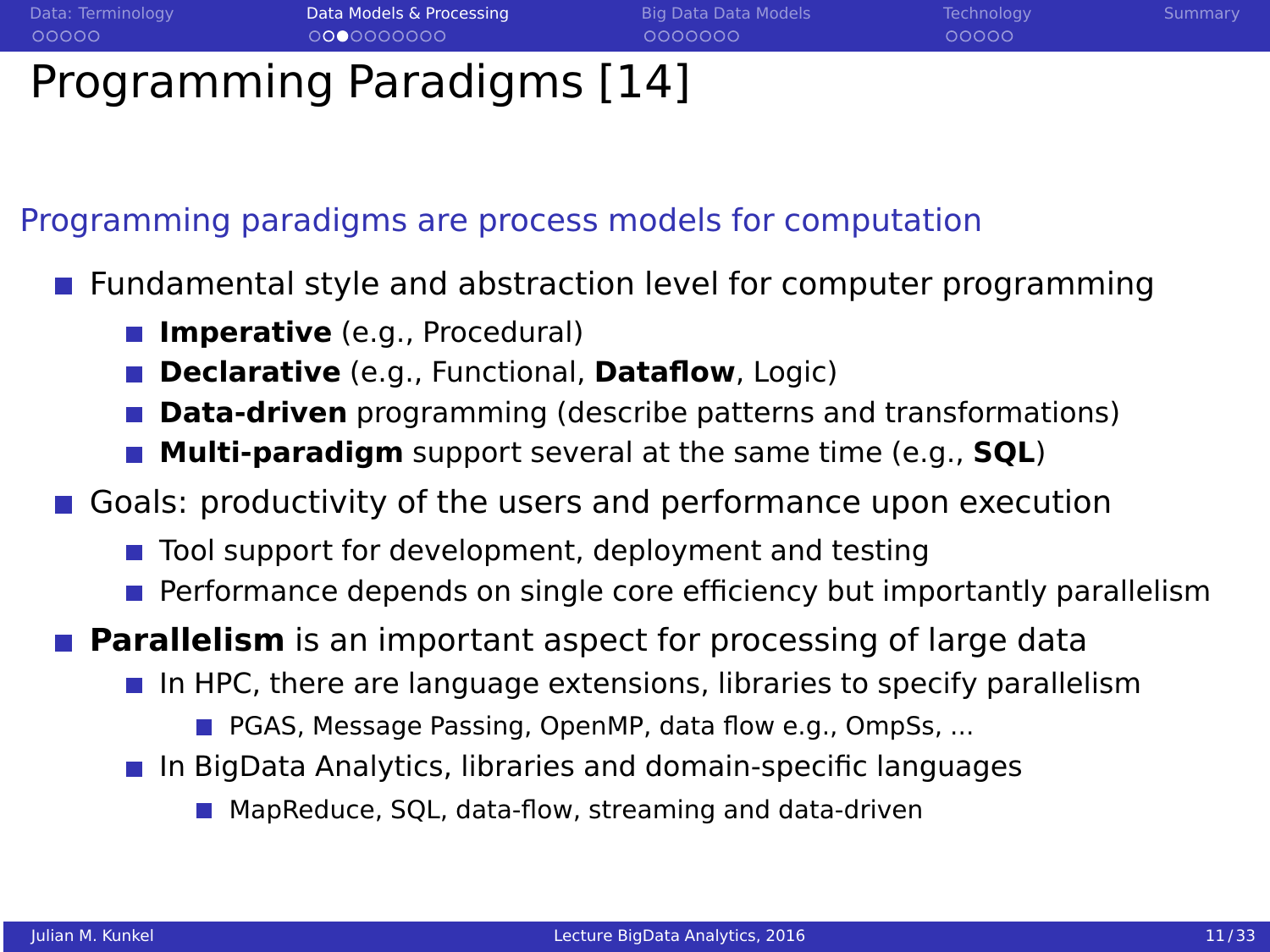$0000000$ 

00000

## Domain-specific Language (DSL)

- DSLs are a contrast to general-purpose languages (GPL)
- Specialized programming language to an application domain
	- $\blacksquare$  Mathematics, e.g., statistics, modeling
	- Description of graphs, e.g., graphviz (dot)
	- **Processing of big data (Apache Pig)**
- Standalone vs. embedded DSLs
	- Embedding into a GPL (e.g., regex, SQL) with library support
	- Standalone requires to provide its own toolchain (e.g., compiler)
	- Source-to-source compilation (DSL to GPL) an alternative  $\mathcal{L}_{\mathcal{A}}$
- **Abstraction level** 
	- $\blacksquare$  High-level: only covers (scientific) domain
	- **Low-level: includes technical details (e.g., about hardware)**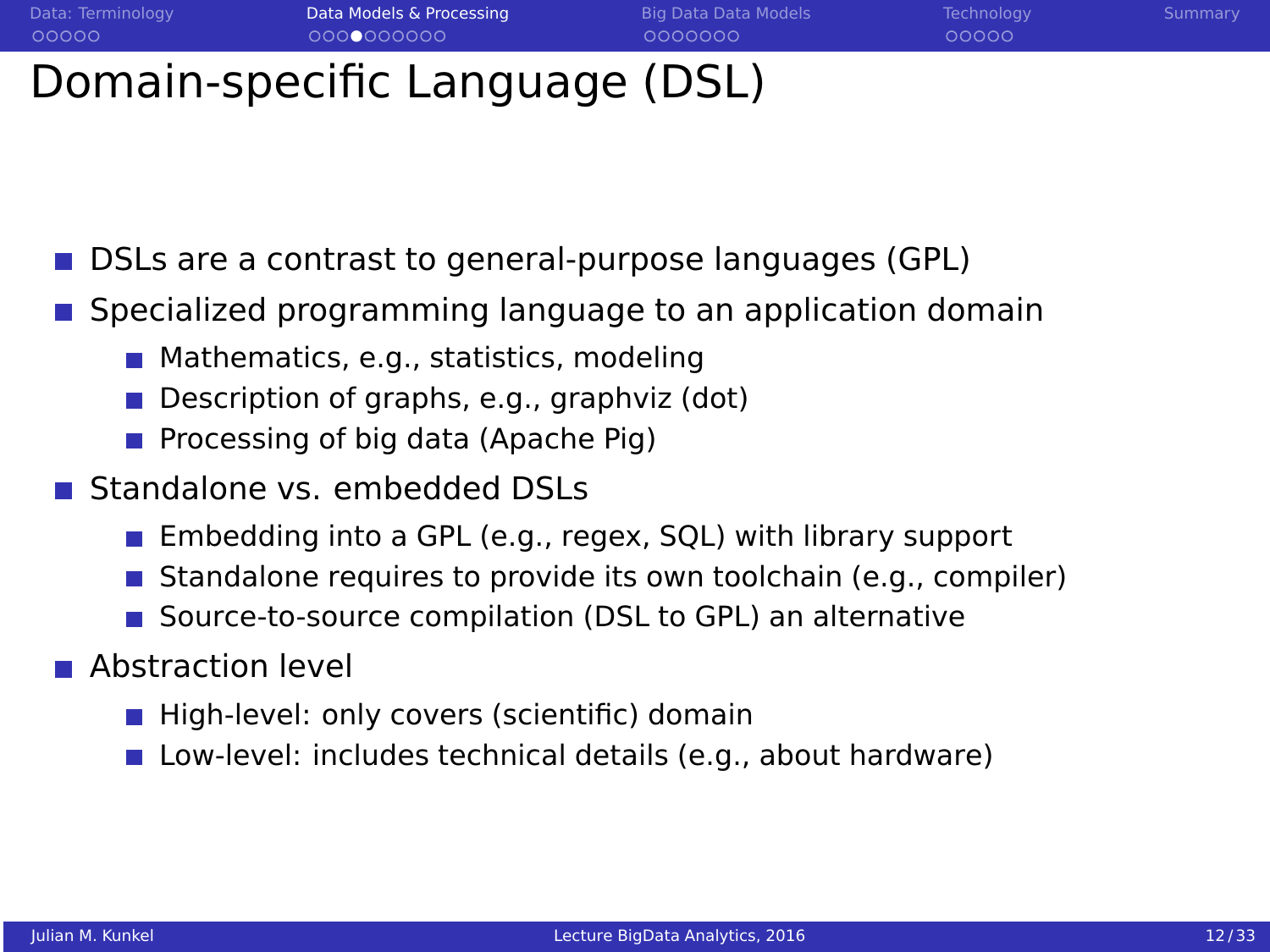0000000

## Selection of Theory (concepts) for Data Models

**III** I/O Middelware: NetCDF, HDF5, ADIOS

- $\blacksquare$  Self-describing formats containing N-dim variables with metadata
- Relational model (tuples and tables)
	- Can be physically stored in, e.g., a CSV file or database
- Relational model  $+$  raster data
	- Operations for N-dimensional data (e.g., pictures, scientific data)
- NoSQL data models: Not only SQL<sup>2</sup>, lacks features of databases
	- Example DB models: columnar, document, key-value, named graph
- Fact-based: built on top of atomic facts, well-suited for BI [11]

### Data modeling [10]

The process in software-engineering of creating a data model instance for an information system

<sup>&</sup>lt;sup>2</sup> Sometimes people also call it No SQL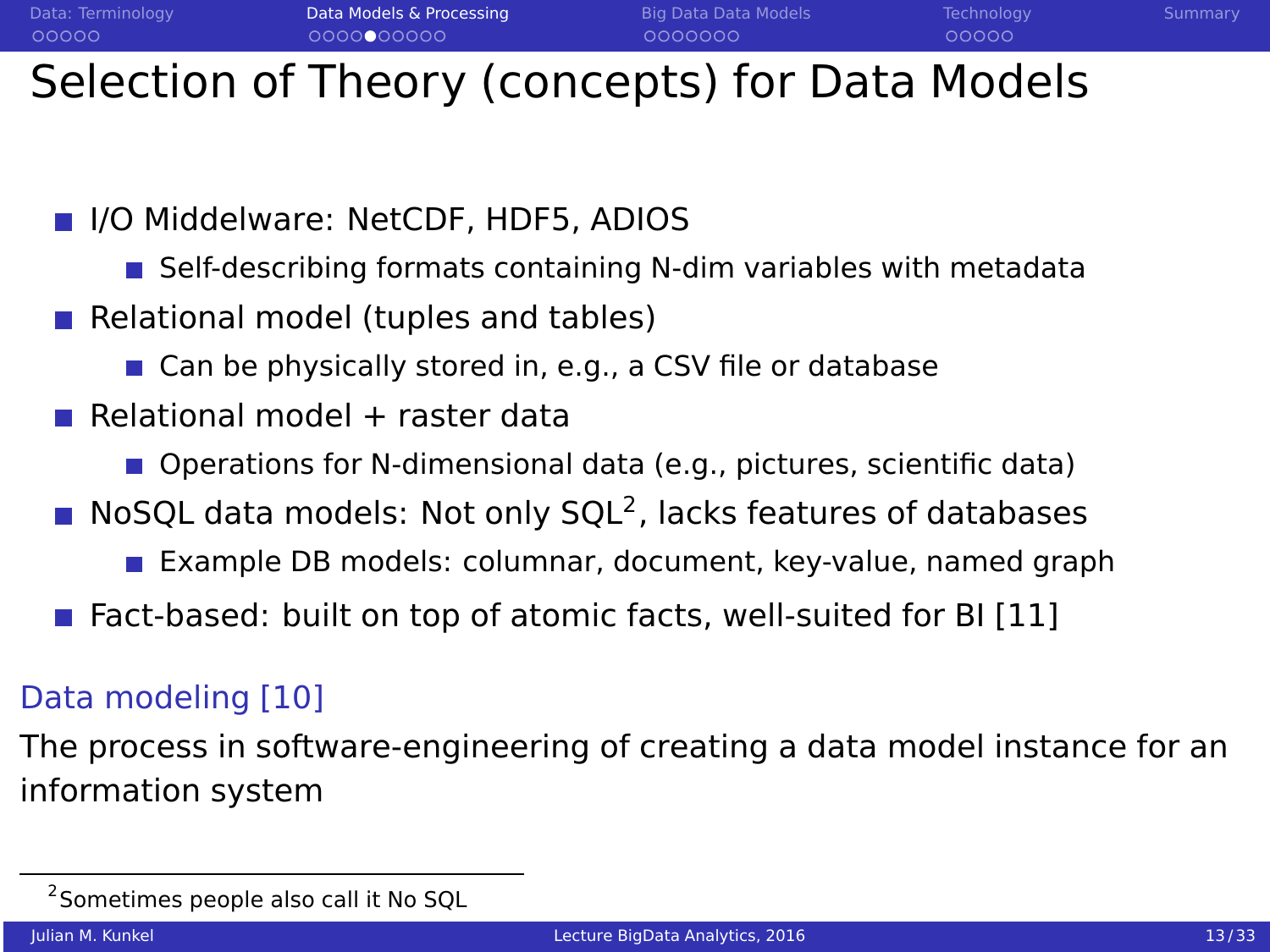| Data: Terminology | Data Models & Processing | Big Data Data Models | Technology | Summary |
|-------------------|--------------------------|----------------------|------------|---------|
| 00000             | 0000000000               | 0000000              | 00000      |         |
| <b>Semantics</b>  |                          |                      |            |         |

### Semantics describe I/O operations and their behavior

- **Application programming interface (API)**
- **Concurrency**: Behavior of simultaneously executed operations
	- Atomicity: Are partial modifications visible to other clients
	- Visibility: When are changes visible to other clients
	- **Isolation:** Are operations influencing other ongoing operations

### **Availability**: Readiness to serve operations

- Robustness of the system for typical (hardware and software) errors
- Scalability: availability and performance behavior depending on the number of clients, concurrent requests, request size, ...
- **Partition tolerance: Continue to operate even if network breaks partially**
- **Durability:** Modifications should be stored on persistent storage
	- **Consistency: Any operation leaves a consistent (correct) system state**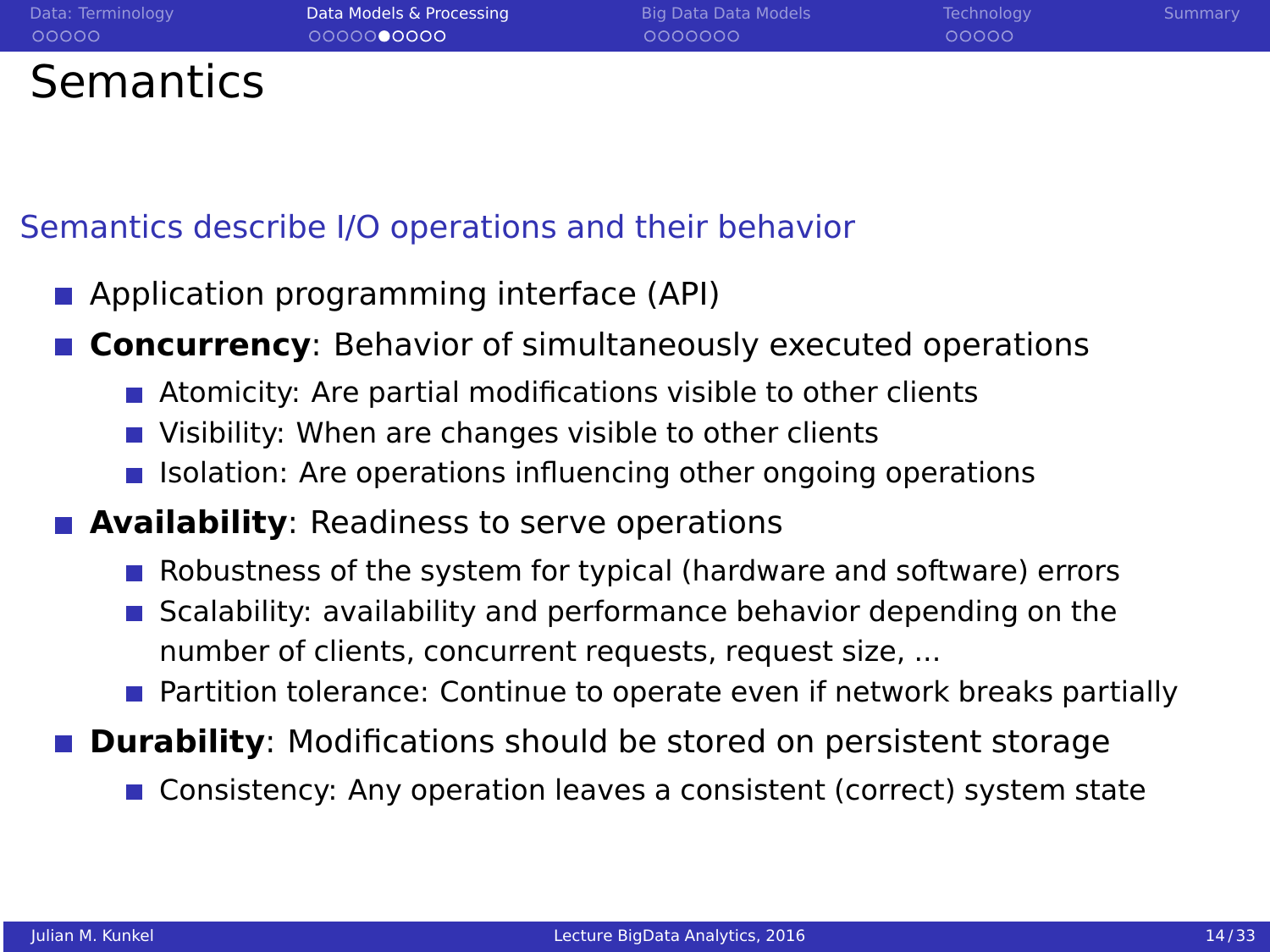| Data: Terminology | Data Models & Processing | Big Data Data Models | Technology | Summary |
|-------------------|--------------------------|----------------------|------------|---------|
| 00000             | 0000000000               | 0000000              | 00000      |         |
| Consensus [17]    |                          |                      |            |         |

**Consensus**: several processes agree (decide) for a single data value

- **Processes may propose a value (any time)**
- **Consensus and consistency of distributed processes are related**
- Consensus protocols such as Paxos ensure cluster-wide consistency
	- $\blacksquare$  They tolerate typical errors in distributed systems
	- $\blacksquare$  Hardware faults and concurrency/race conditions
	- Byzantine protocols additionally deal with forged (lying) information
- $\blacksquare$  Properties of consensus
	- Termination: Every correct process decides upon a value
	- Validity: If all process propose the same value v, then all correct processes decide v
	- **Integrity:** All correct process decide upon at most one value v. If one decides v, then v has been proposed by some process
	- Agreement: Every correct process must agree on the same value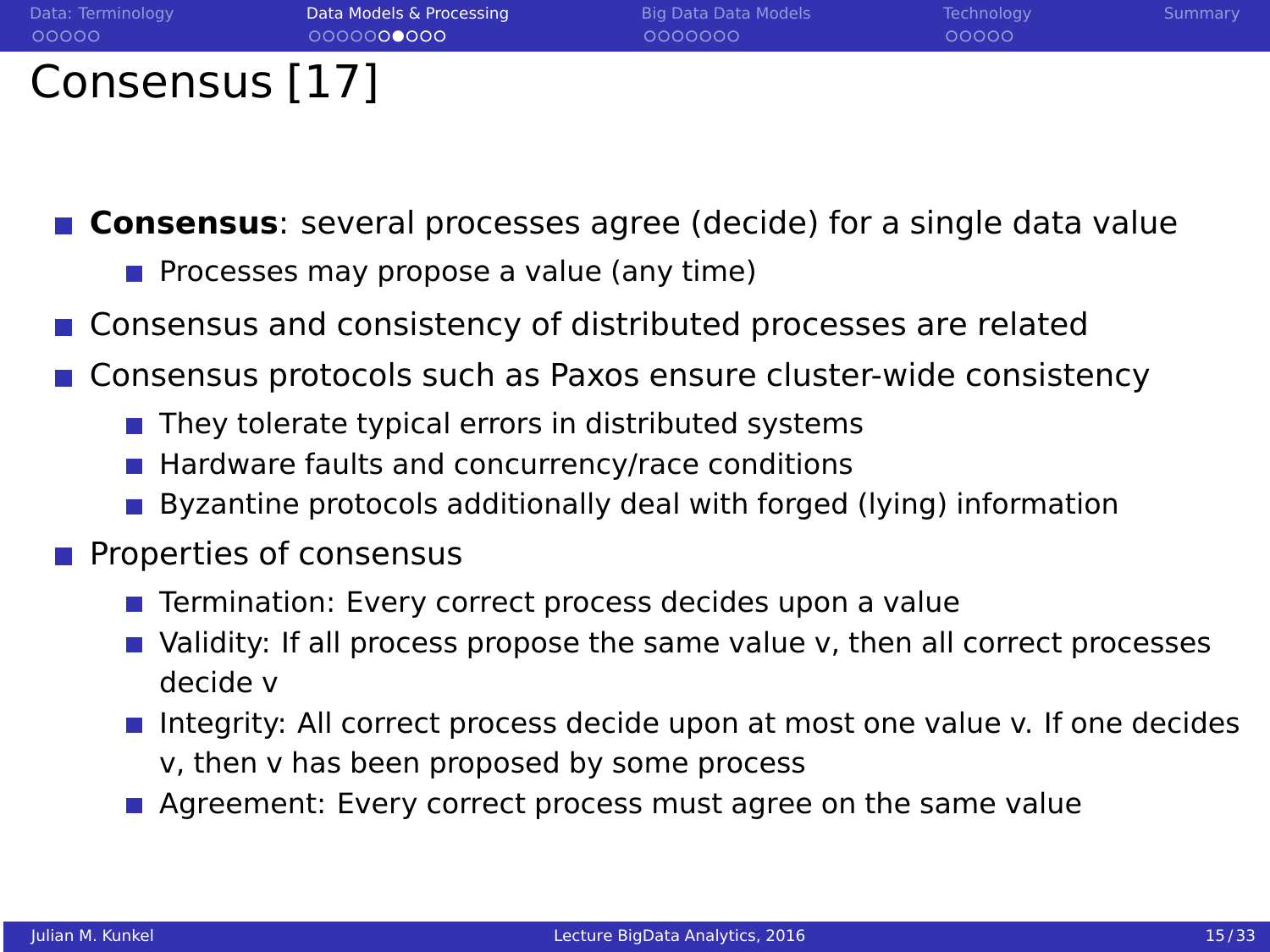| Data Models & Processing<br>Big Data Data Models<br>Data: Terminology<br>Technology<br>00000<br>0000000000<br>0000000<br>00000 |         |
|--------------------------------------------------------------------------------------------------------------------------------|---------|
|                                                                                                                                | Summary |
|                                                                                                                                |         |

## Assumptions for Paxos

### **Requirements** and fault-tolerance assumptions [16]

- Processors
	- **do not collude, lie, or otherwise attempt to subvert the protocol**
	- operate at arbitrary speed
	- may experience failures
	- may re-join the protocol after failures (when they keep data durable)
- Messages
	- **can be send from one processor to any other processor**
	- are delivered without corruption
	- **a** are sent asynchronously and may take arbitrarily long to deliver
	- may be lost, reordered, or duplicated

### Fault tolerance

- With 2F+1 processors, F faults can be tolerated
- With dynamic reconfiguration more, but  $\leq$  F can fail simultaneously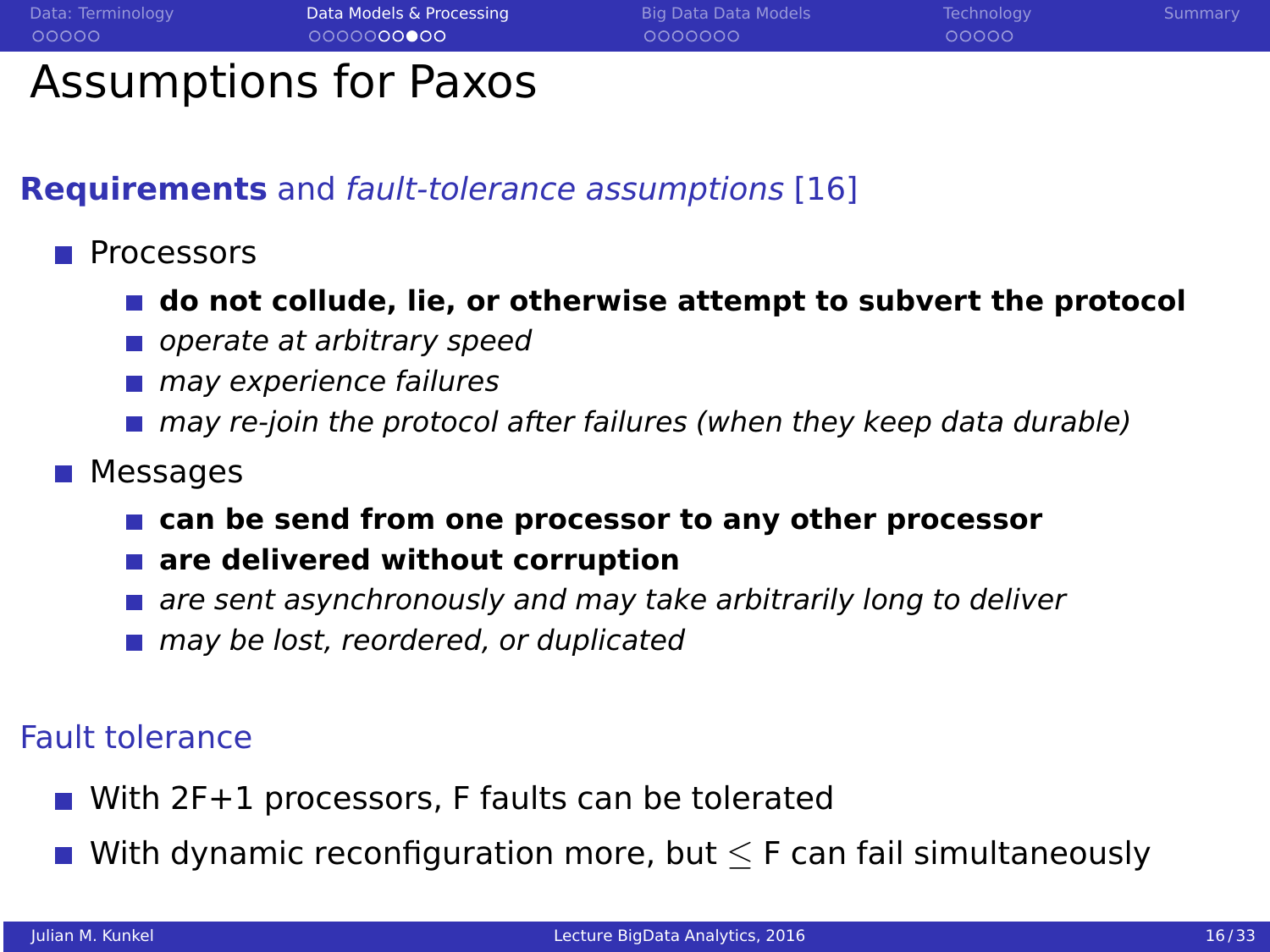[Data: Terminology](#page-2-0) **[Data Models & Processing](#page-7-0) Pick [Big Data Data Models](#page-18-0) [Technology](#page-26-0) [Summary](#page-32-0)** Summary Consistency Limitations in Distributed Systems

### CAP-Theorem

- It initially discusses implications if the network is partitioned<sup>3</sup>
	- Consistency (here: visibility of changes among all clients)
	- **Availability (we'll receive a response for every request)**
	- **Any technology can only achieve either consistency or availability**
- $\Rightarrow$  It is impossible to meet the attributes together in a distributed system:
	- **Consistency**
	- **Availability**
	- Partition tolerance (system operates despite network failures)

 ${}^{3}$ This means that network failures split the network peers into multiple clusters that cannot communicate.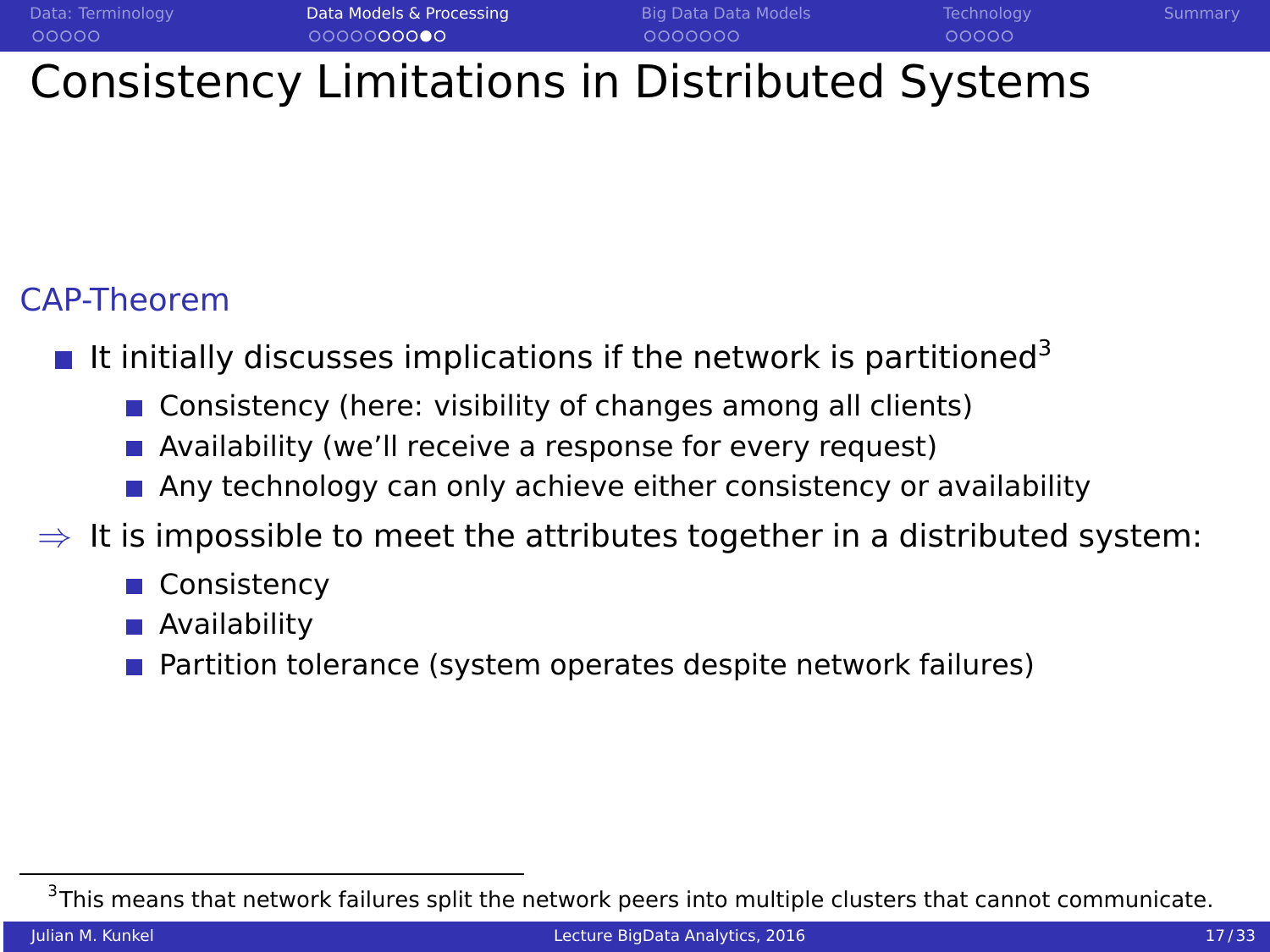### POSIX I/O

**Atomicity and isolation for individual operations, locking possible** 

ACID

- Strict semantics for database systems to prevent data loss
- Atomicity, consistency, isolation and durability for **transactions**

### **BASE**

- BASE is a typical semantics for Big Data due to the CAP theorem
- Basically Available replicated Soft state with Eventual consistency [26]
	- **Availability: Always serve but may return a failure, retry may be needed**
	- Soft state: State of the system may change over time without requests due to eventual consistency
	- **Consistency:** If no updates are made any more, the last state becomes visible to all clients after some time (eventually)
- Big data solutions usually exploit the immutability of data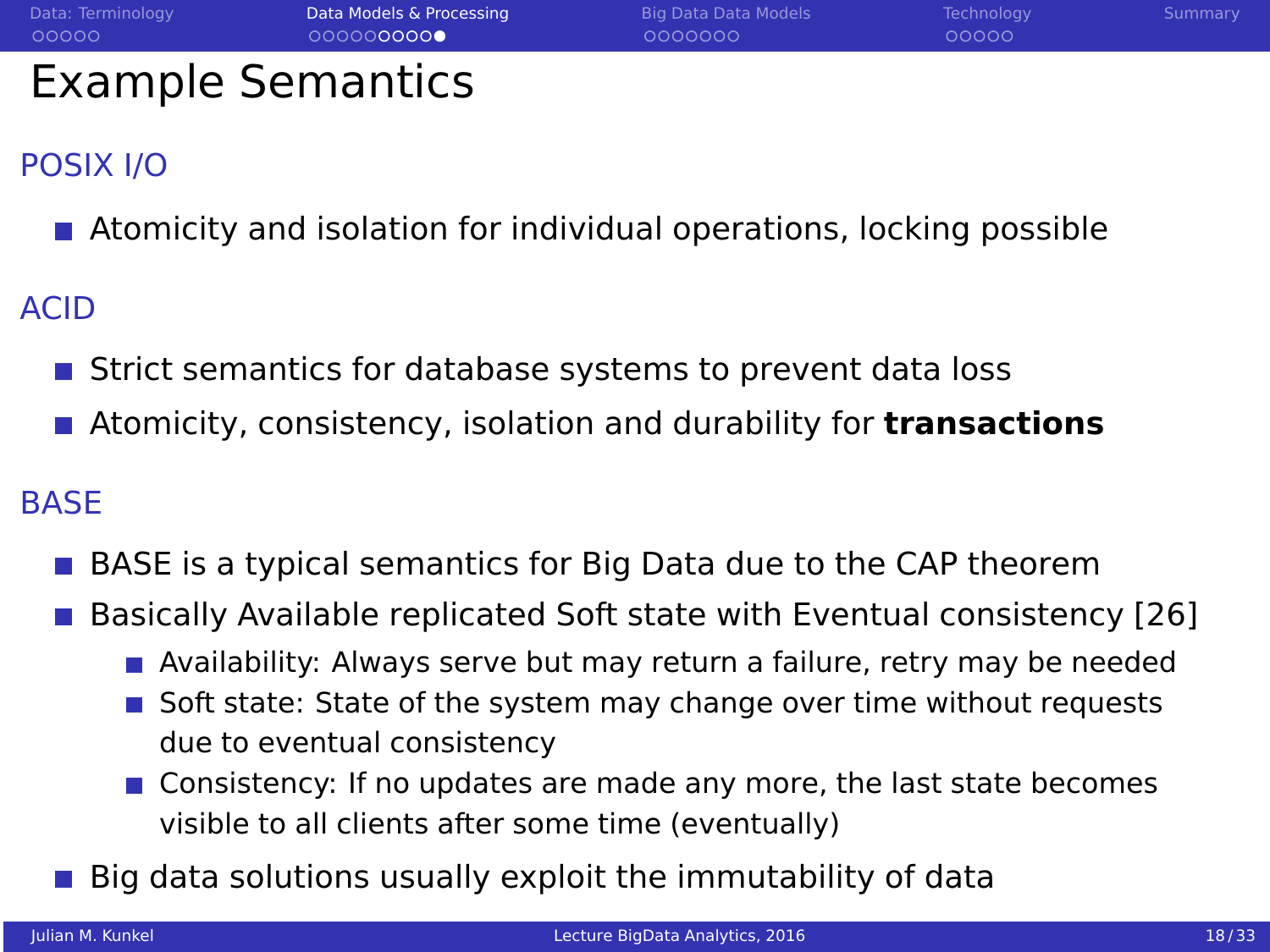<span id="page-18-0"></span>

| Data: Terminology | Data Models & Processing | Big Data Data Models | Technology | Summary |
|-------------------|--------------------------|----------------------|------------|---------|
| 00000             | 0000000000               | 0000000              | 00000      |         |
|                   |                          |                      |            |         |

### [Data: Terminology](#page-2-0)

- [Data Models & Processing](#page-7-0)
- [Big Data Data Models](#page-18-0)

### [Technology](#page-26-0)

### [Summary](#page-32-0)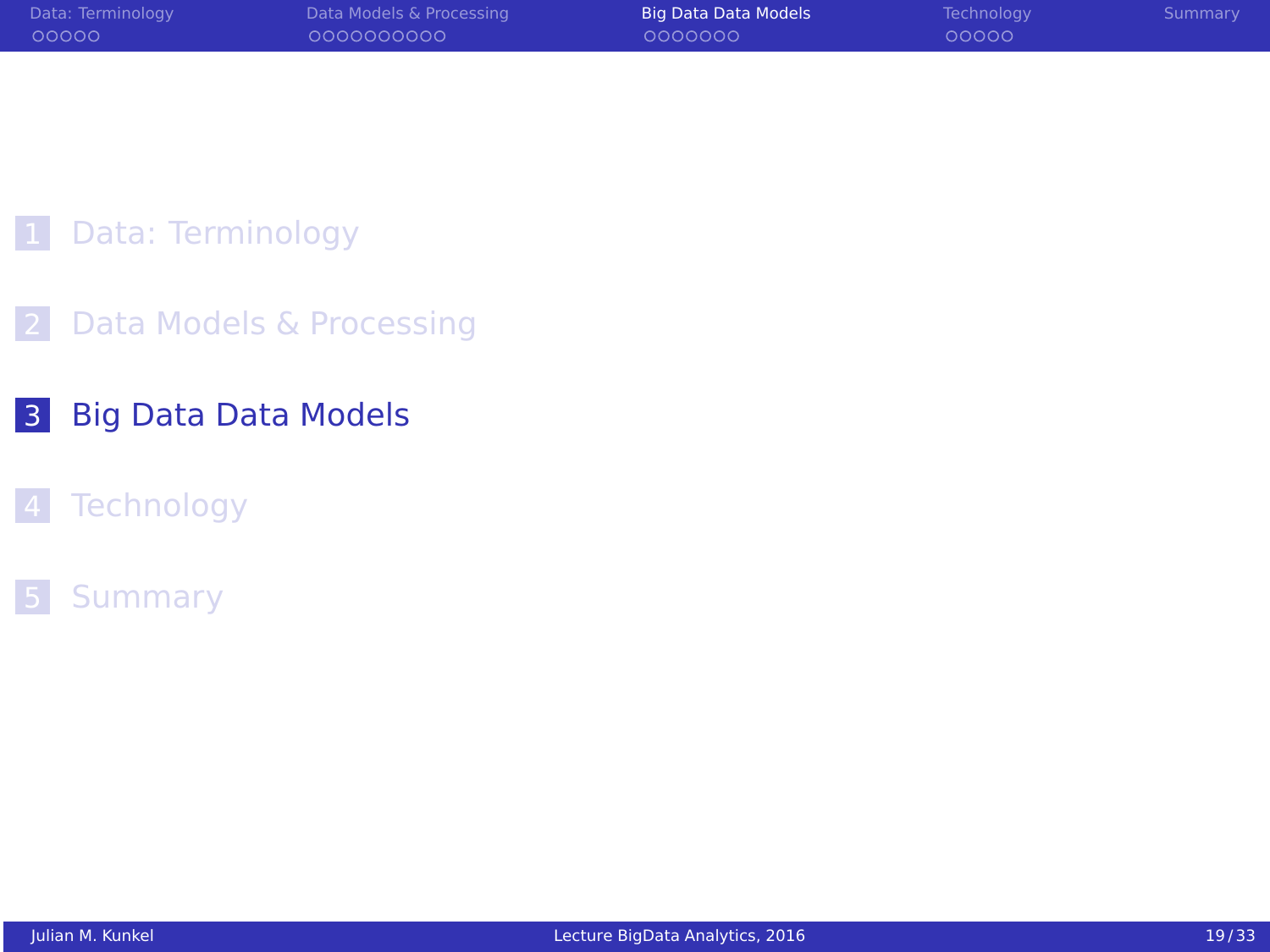| Data: Terminology     | Data Models & Processing | Big Data Data Models | Technology | Summary |
|-----------------------|--------------------------|----------------------|------------|---------|
| 00000                 | 0000000000               | 0000000              | 00000      |         |
| <b>Columnar Model</b> |                          |                      |            |         |

- **Data is stored in rows and "columns" (evtl. tables)**
- $\blacksquare$  A column is a tuple (name, value and timestamp)
- Each row can contain different columns
	- Columns can store complex objects, e.g., collections
- Wide columnar model: very sparse table of 100k+ columns
- Example technology: HBase, Cassandra, Accumulo

| Row/Column: | student name      | matrikel | <b>lectures</b> | lecture name           |
|-------------|-------------------|----------|-----------------|------------------------|
|             | "Max Mustermann"  | 4711     | [3]             |                        |
|             | "Nina Musterfrau" | 4712     | [3.4]           |                        |
|             |                   |          |                 | "Big Data Analytics"   |
|             |                   |          |                 | "Hochleistungsrechnen" |

Example columnar model for the students, each value has its own timestamp (not shown). Note that lectures and students should be modeled with two tables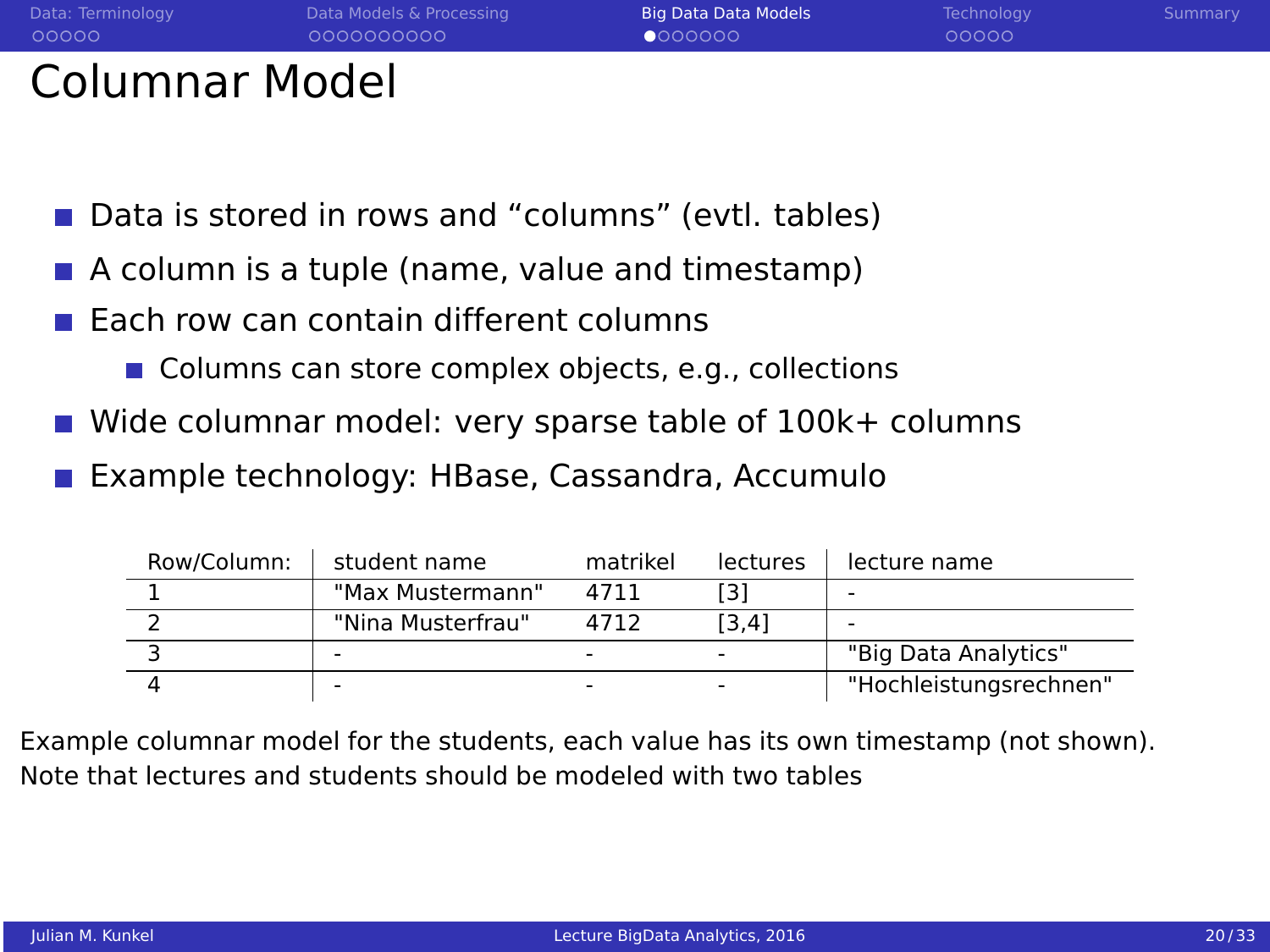| Data: Terminology | Data Models & Processing | Big Data Data Models | Technology | Summary |
|-------------------|--------------------------|----------------------|------------|---------|
| 00000             | 0000000000               | 0000000              | 00000      |         |
| Key-Value Store   |                          |                      |            |         |

- Data is stored as value and addressed by a key
- The value can be complex objects, e.g., JSON or collections **I**
- Keys can be forged to simplify lookup (evtl. tables with names)  $\sim$
- Example technology: CouchDB, BerkeleyDB, Memcached, BigTable

| Key       | Value                                                                  |
|-----------|------------------------------------------------------------------------|
| stud/4711 | <name>Max Mustermann</name> <attended><id>1</id></attended>            |
| stud/4712 | <name>Nina Musterfrau</name> <attended><id>1</id><id>2</id></attended> |
| lec/1     | <name>Big Data Analytics</name>                                        |
| lec/2     | <name>Hochleistungsrechnen</name>                                      |

Example key-value model for the students with embedded XML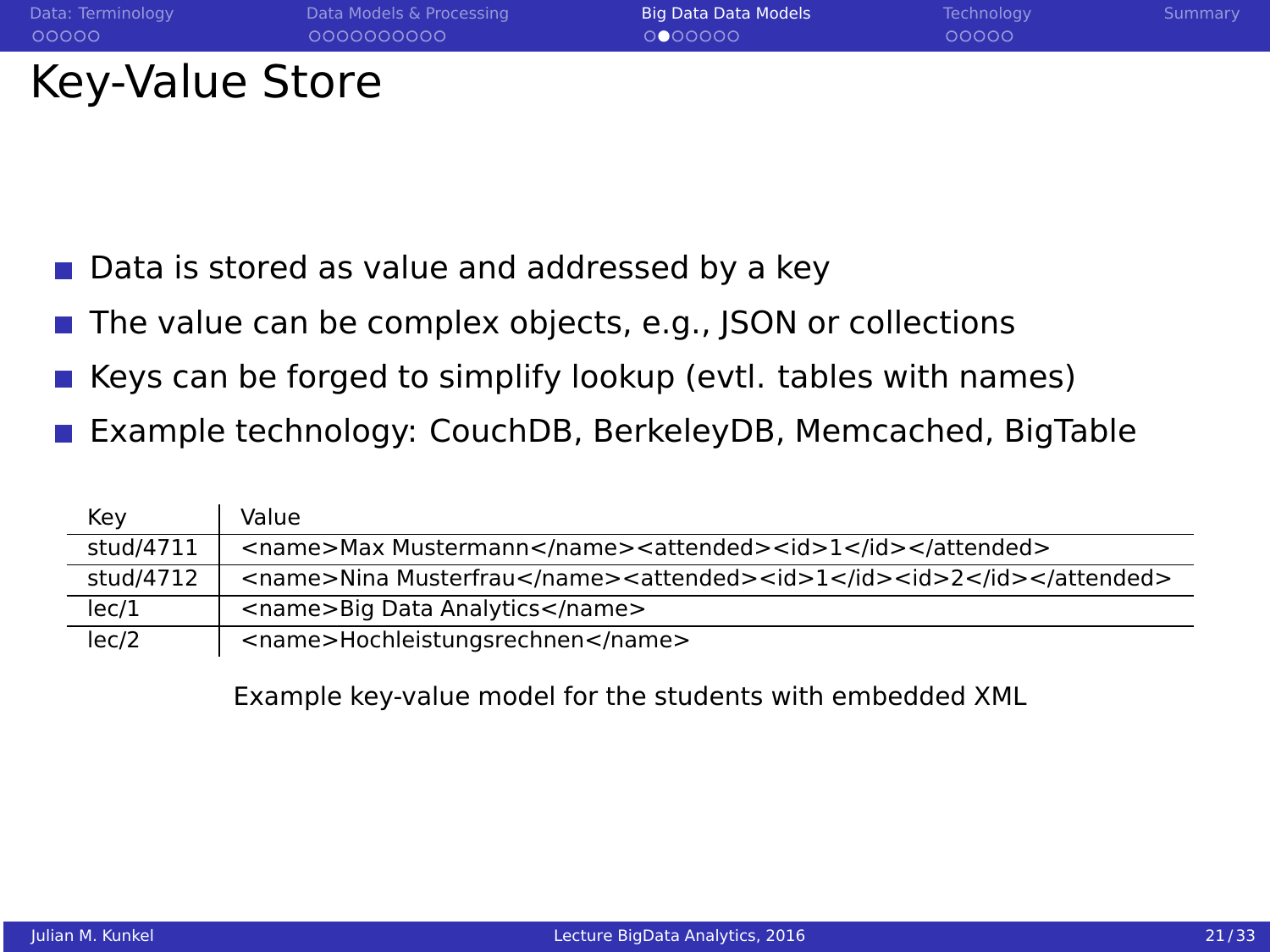## Document Model

- Documents contain semi-structured data (JSON, XML)
- $\blacksquare$  Each document can contain data with other structures
- Addressing to lookup documents are implementation specific
	- e.g., bucket/document key, (sub) collections, hierarchical namespace
- References between documents are possible
- Example technology: MongoDB, Couchbase, DocumentDB

```
<students>
  2 <student><name>Max Mustermann</name><matrikel>4711</matrikel>
    3 <lecturesAttended><id>1</id></lecturesAttended>
 4 </student>
 5 <student><name>Nina Musterfrau</name><matrikel>4712</matrikel>
    6 <lecturesAttended><id>1</id><id>2</id></lecturesAttended>
  7 </student>
8 </students>
```
Example XML document storing students. Using a bucket/key namespace, the document could be addressed with key: "uni/stud" in the bucket "app1"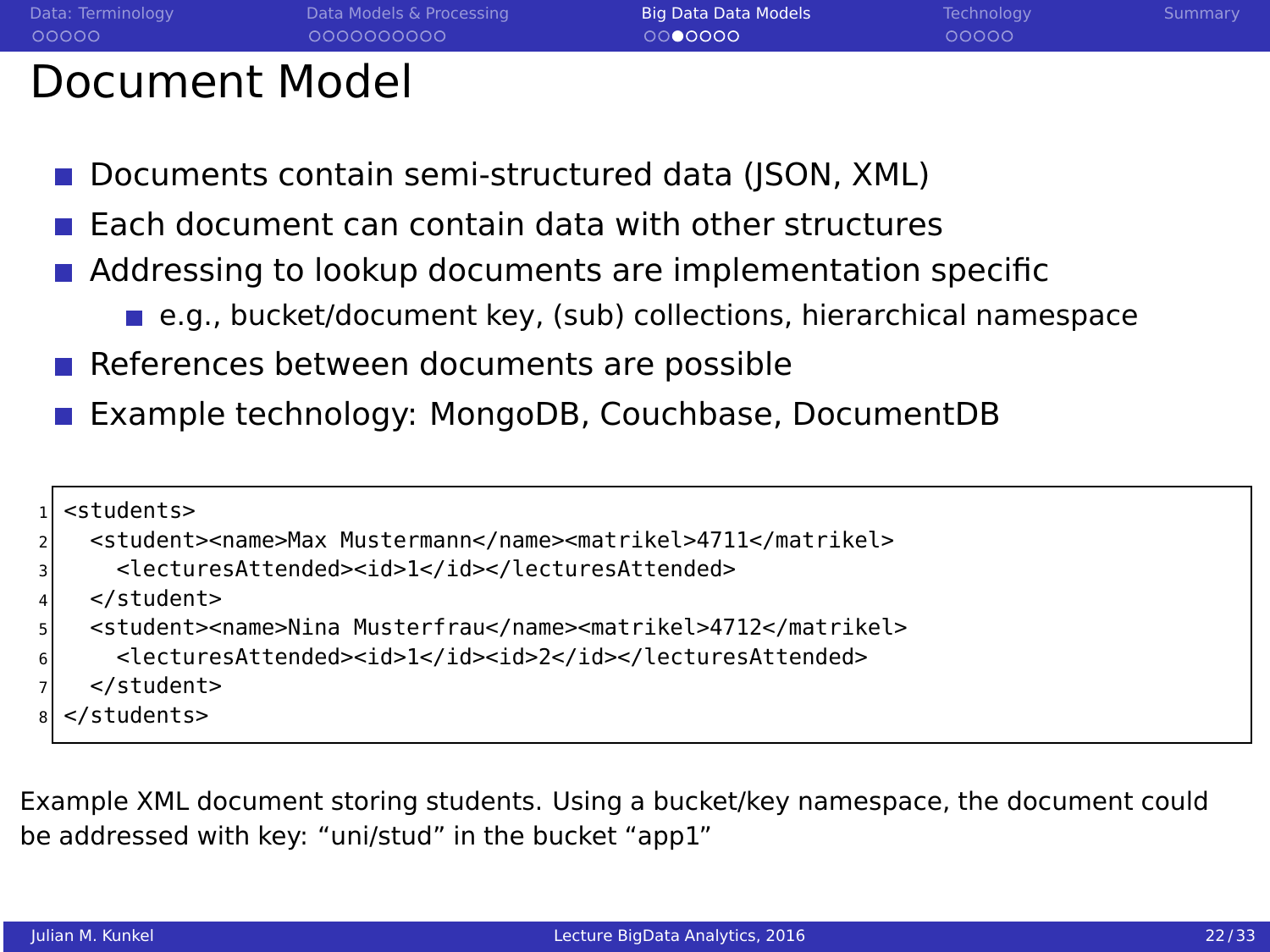| $\sim$ $\sim$ $\sim$ $\sim$ |                          |                      |            |         |
|-----------------------------|--------------------------|----------------------|------------|---------|
| Data: Terminology           | Data Models & Processing | Big Data Data Models | Technology | Summary |
| 00000                       | 0000000000               | 0000000              | 00000      |         |

### Graph

- Entities are stored as nodes and relations as edges in the graph
- Properties/Attributes provide additional information as key/value
- Example technology: Neo4J, InfiniteGraph



Graph representing the students (attributes are not shown)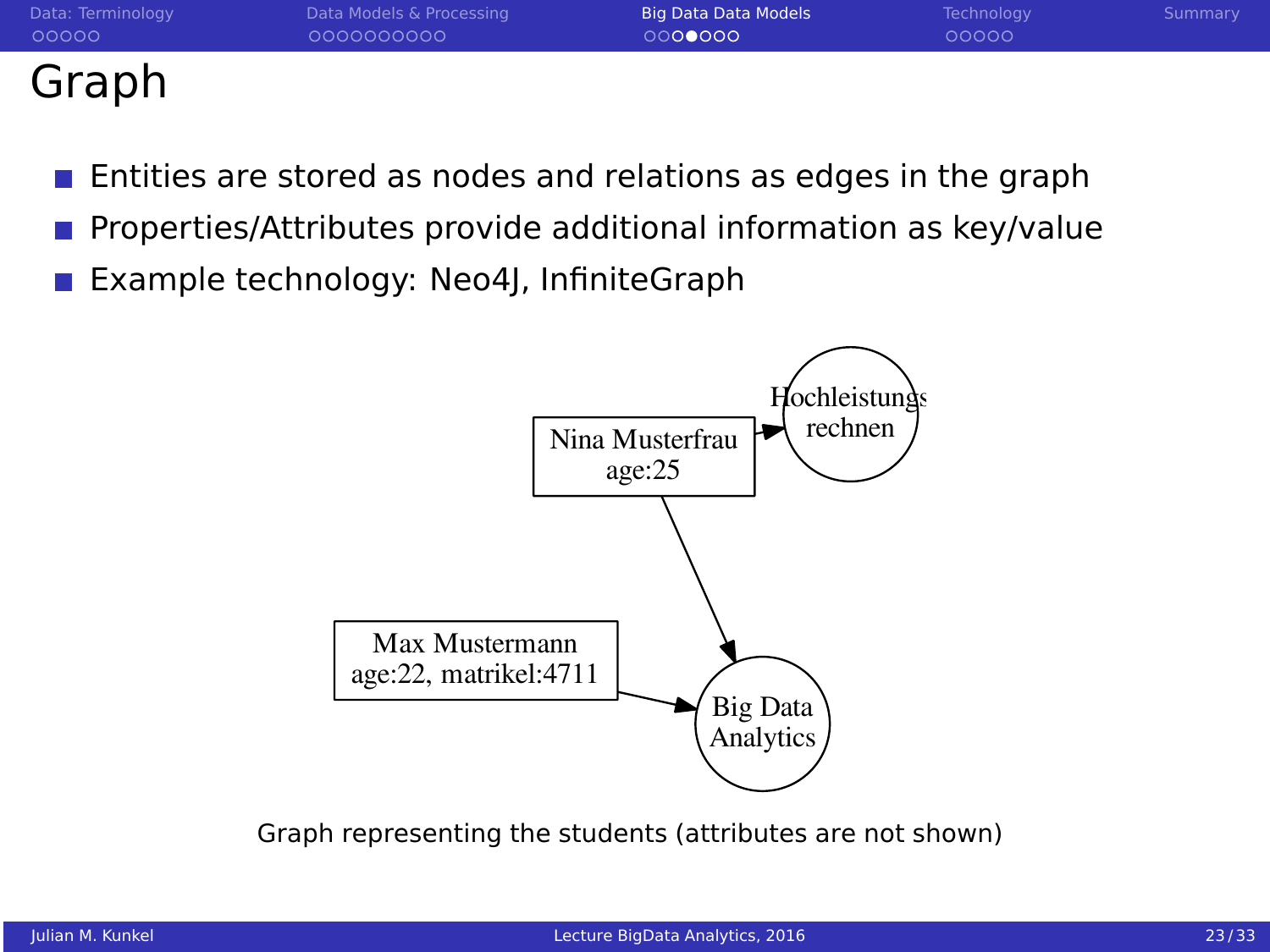## Relational Model [10]

- Database model based on first-order predicate logic
	- **Theoretic foundations: relational algebra and relational calculus**
- Data is represented as tuples
	- $\blacksquare$  In its original style, it does not support collections
- Relation/Table: groups tuples with similar semantics
	- Table consists of rows and named columns (attributes)
	- No duplicates of complete rows allowed
- Schema: specify structure of tables
	- Datatypes (domain of attributes)
	- Consistency via constraints
	- Organization and optimizations

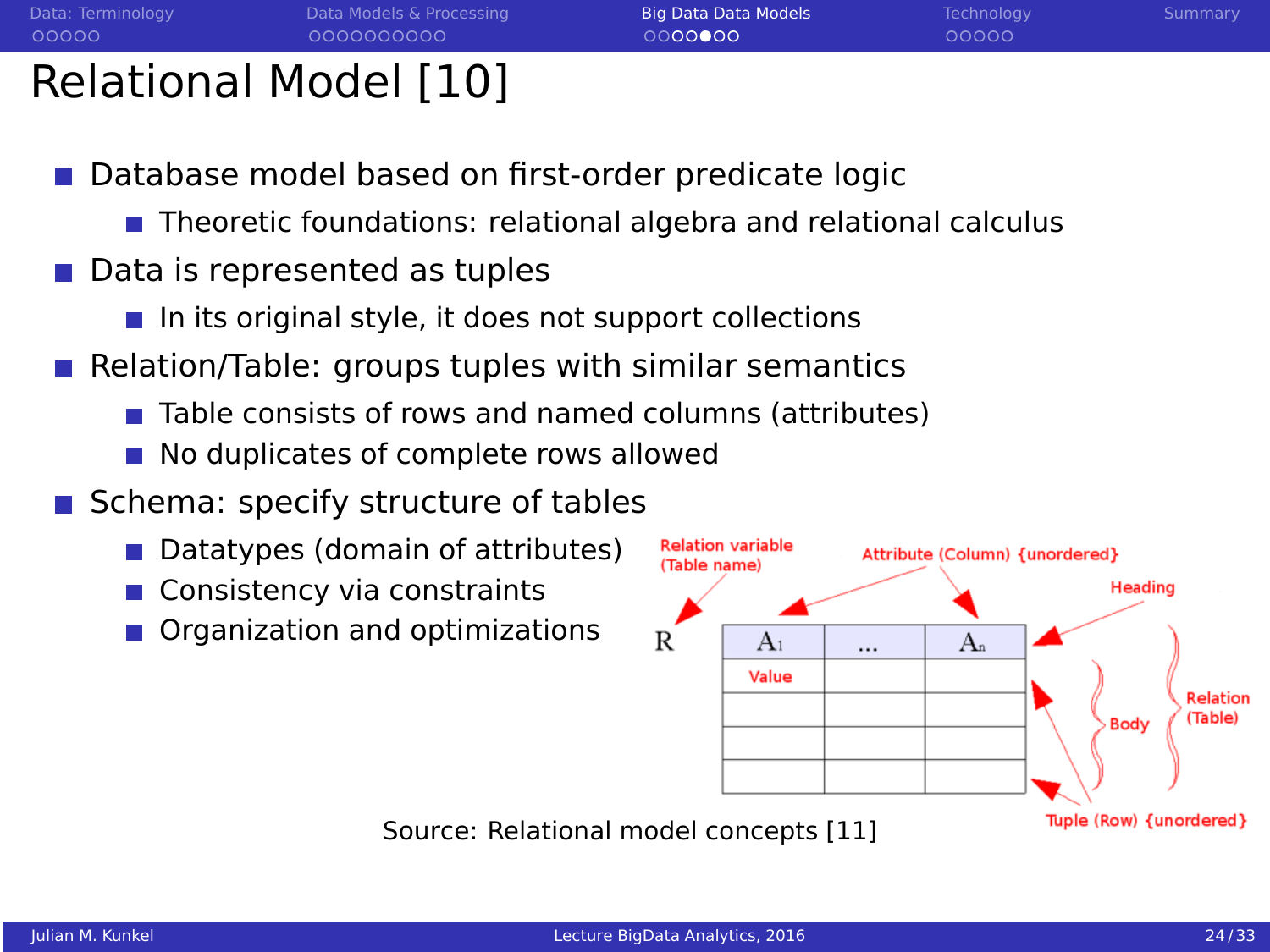| Data: Terminology | Data Models & Processing                   | Big Data Data Models | Technology | Summary |
|-------------------|--------------------------------------------|----------------------|------------|---------|
| 00000             | 0000000000                                 | 0000000              | 00000      |         |
|                   | Example Relational Model for Students Data |                      |            |         |

| Matrikel | Name  | Birthday   |
|----------|-------|------------|
| 242.     | Hans  | 22.04.1955 |
| 245      | Fritz | 24.05.1995 |

Student table

| ID | Name                      |
|----|---------------------------|
|    | <b>Big Data Analytics</b> |
| 2  | Hochleistungsrechnen      |

Lecture table

| Matrikel | LectureID |
|----------|-----------|
| 242      |           |
| 242      | 2         |
| 245      | 2         |

Attends table representing a relation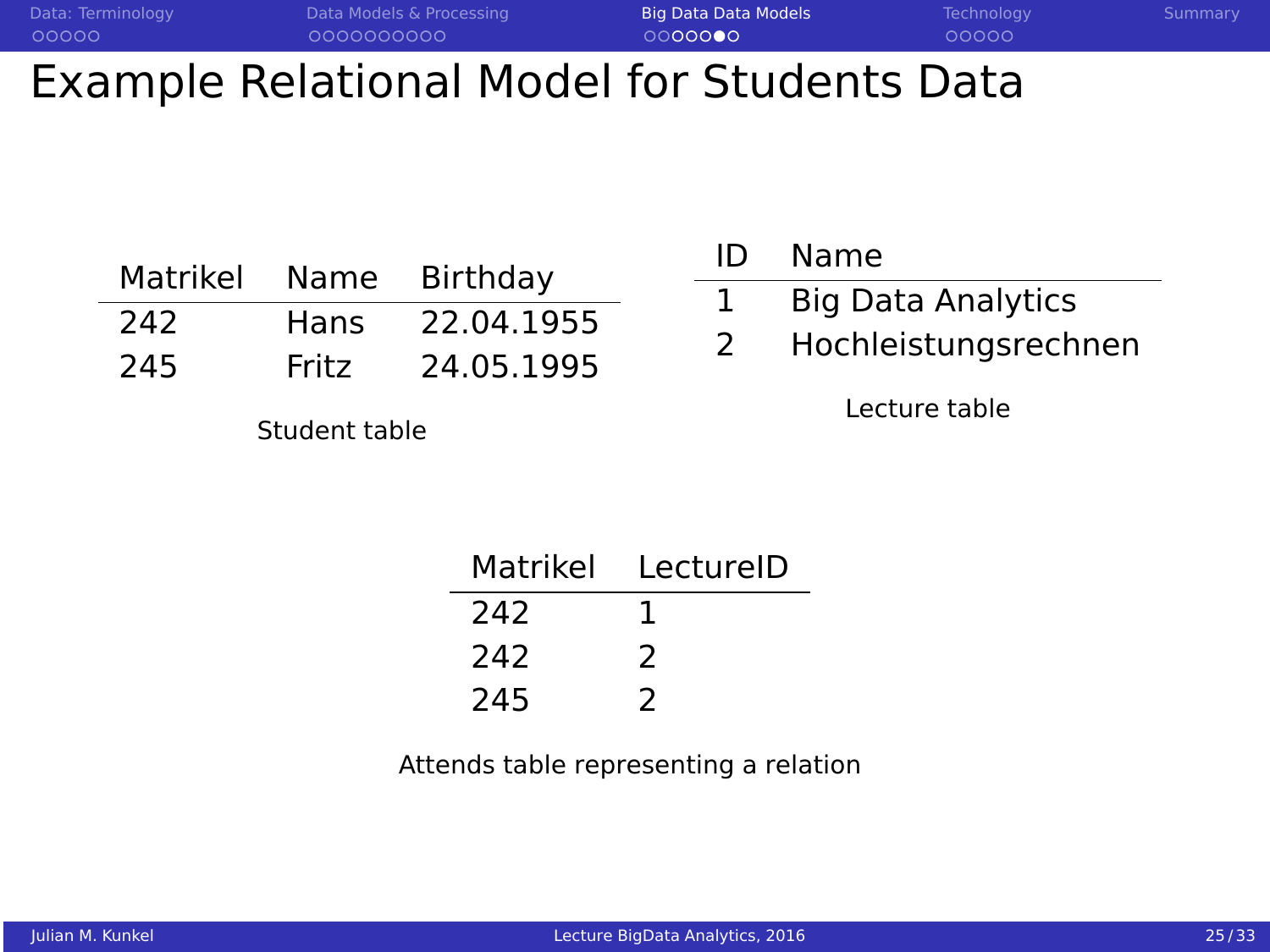$0000000$ 

00000

## Fact-Based Model [11]<sup>5</sup>

- Store raw data as timestamped atomic facts
- Never delete true facts: Immutable data
- **Make individual facts unique to prevent duplicates**

### Example: social web page

- $\blacksquare$  Record all changes to user profiles as facts
- Benefits
	- $\blacksquare$  Allows reconstruction of the profile state at any time
	- $\blacksquare$  Can be queried at any time<sup>4</sup>

### Example: purchases

Record each item purchase as facts together with location, time,  $\dots$ 

<sup>&</sup>lt;sup>4</sup>If the profile is changed recently, the query may return an old state.

 $5$  Note that the definitions in the data warehousing (OLAP) and big data [11] domains are slightly different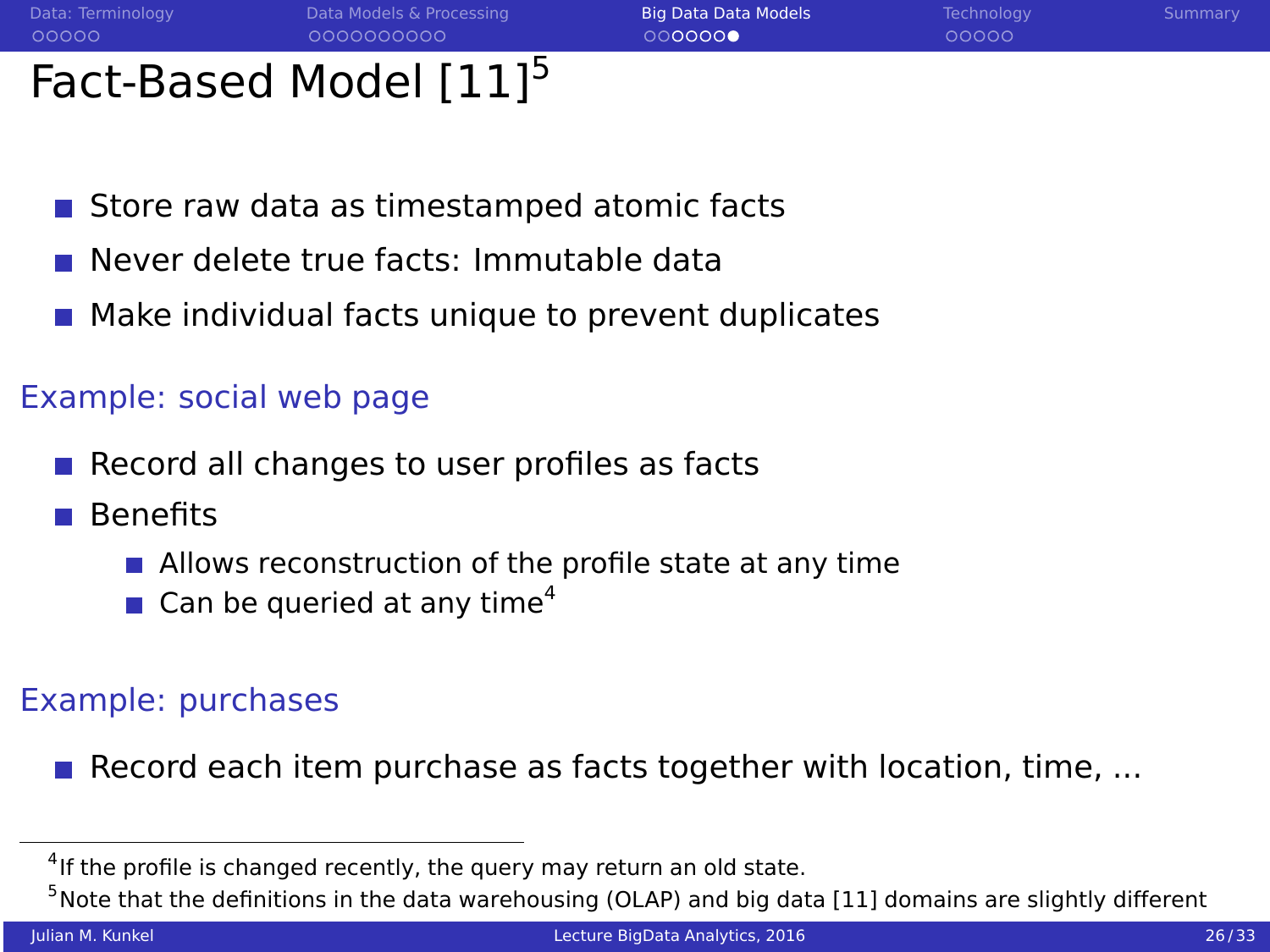<span id="page-26-0"></span>

| Data: Terminology | Data Models & Processing | Big Data Data Models | Technology | Summary |
|-------------------|--------------------------|----------------------|------------|---------|
| 00000             | 0000000000               | 0000000              | 00000      |         |
|                   |                          |                      |            |         |

### [Data: Terminology](#page-2-0)

- [Data Models & Processing](#page-7-0)
- [Big Data Data Models](#page-18-0)

### [Technology](#page-26-0)

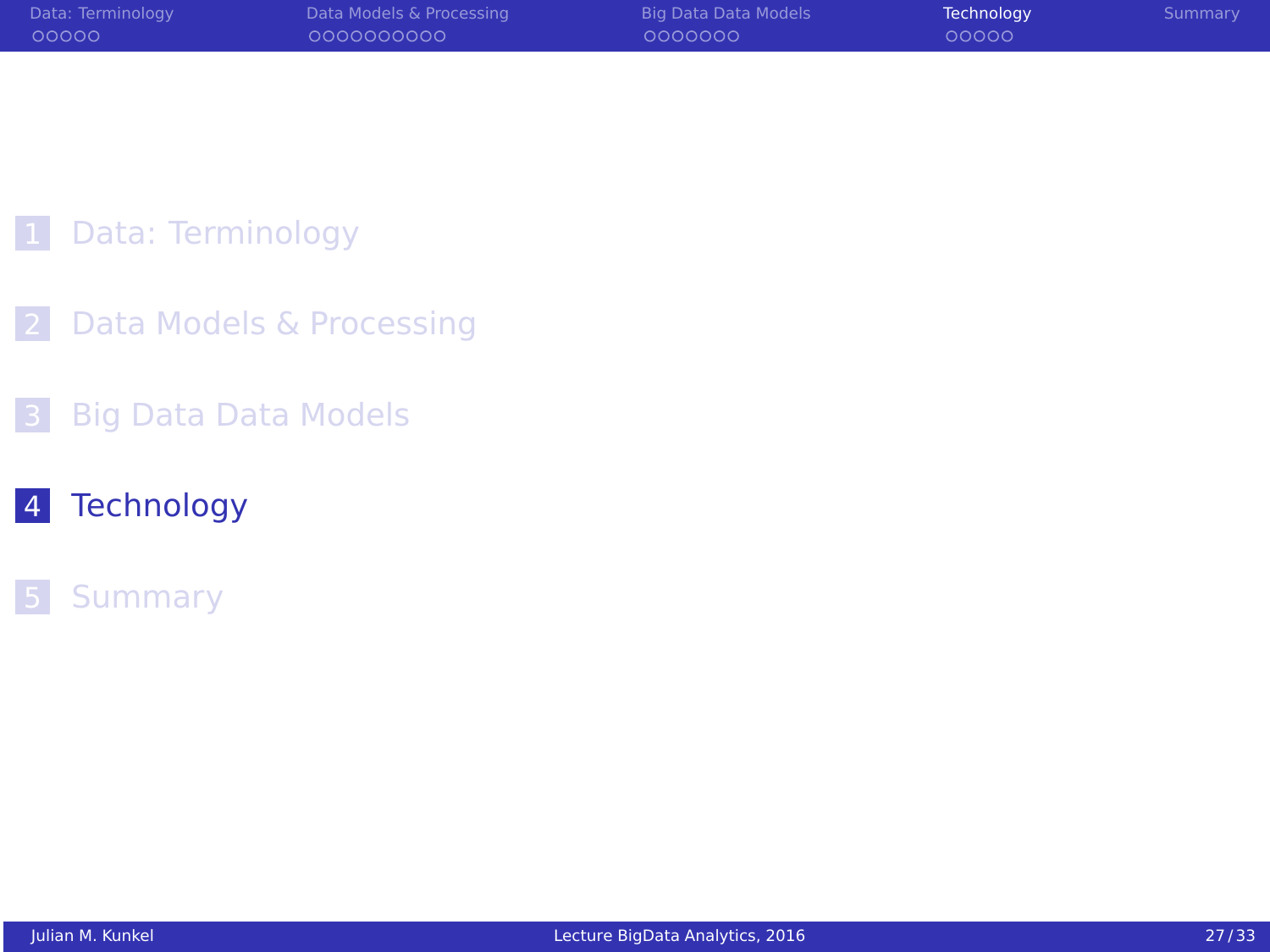## Wishlist for Big Data Technology [11]

- High-availability, fault-tolerance
- $\blacksquare$  Linear scalability in respect to data volume
	- i.e., 2n servers handle 2n the data volume  $+$  same processing time
- $\blacksquare$  Real-time data processing capabilities (interactive)
	- Up-to-date data
- Extensible, i.e., easy to introduce new features and data
- Simple programming models to increase user productivity
- **Debuggability** 
	- $\blacksquare$  In respect to coding errors and performance issues
- Cheap & ready for the cloud
	- $\Rightarrow$  Technology works with TCP/IP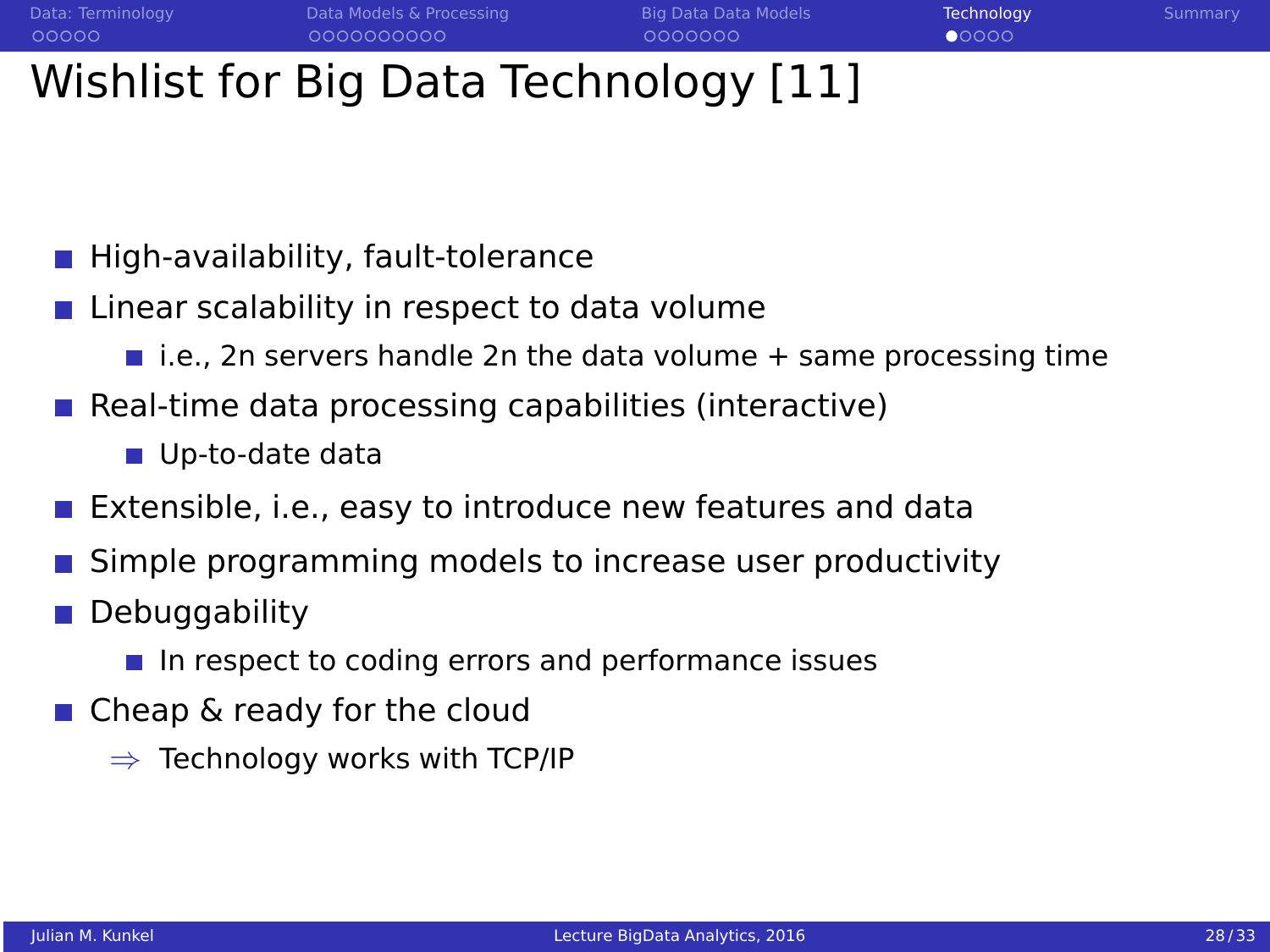## Components for Big Data Analytics

### Required components for a big data system

- Servers, storage, processing capabilities
- User interfaces

### **Storage**

**NoSOL** databases are non-relational, distributed and scale-out

- Hadoop Distributed File System (HDFS)
- Gassandra, CouchDB, BigTable, MongoDB<sup>6</sup>

### Data Warehouses are useful for well known and repeated analysis

### Processing capabilities

- $\blacksquare$  Interactive processing is difficult
- **Available technology offers** 
	- $\blacksquare$  Batch processing (hours to a day processing time)
	- "Real-time" processing (seconds to minutes turnaround)

<sup>6</sup>See<http://nosql-database.org/> for a big list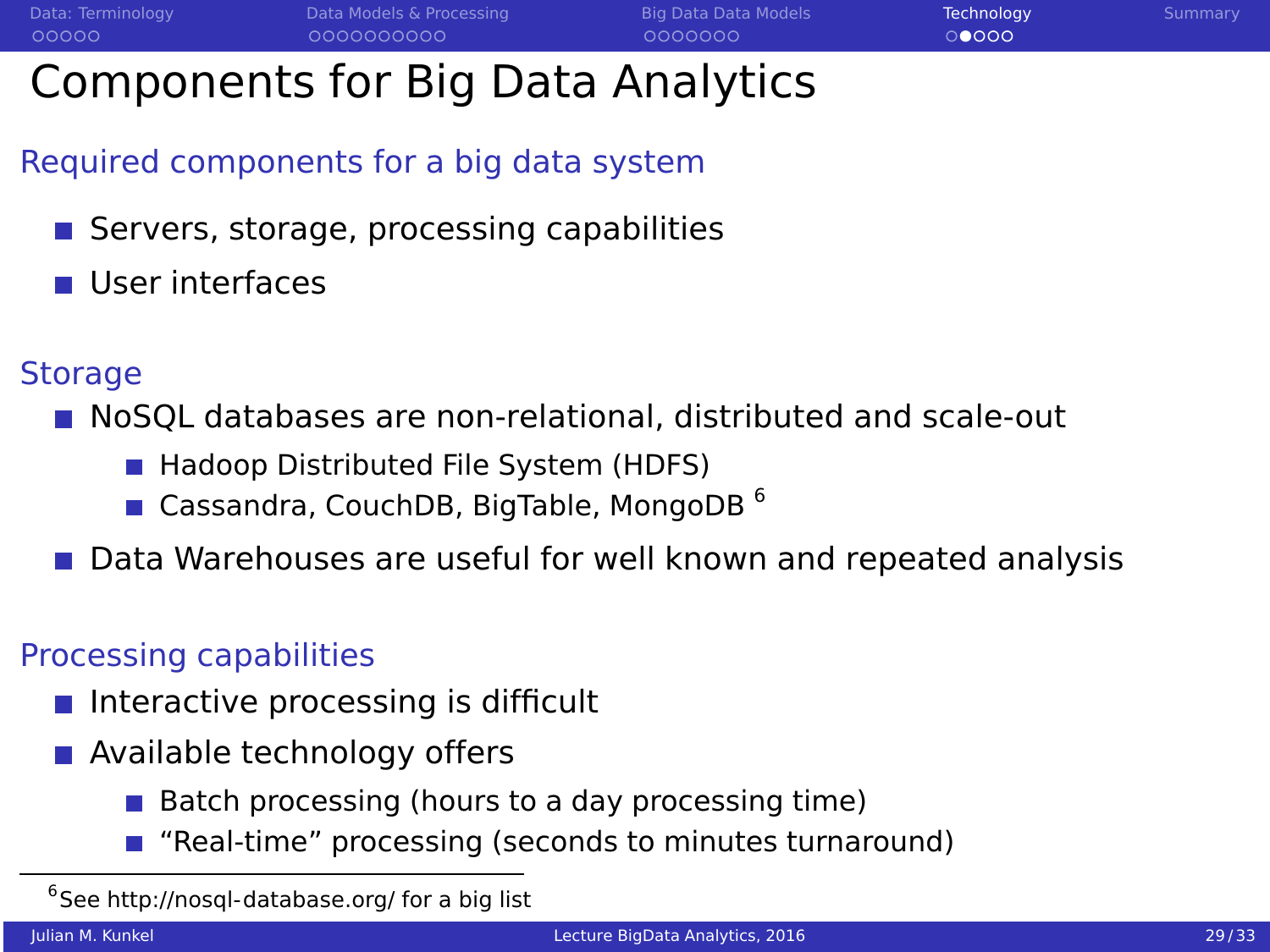

# Alternative Processing Technology



Source: Forrester Webinar. Big Data: Gold Rush Or Illusion? [4]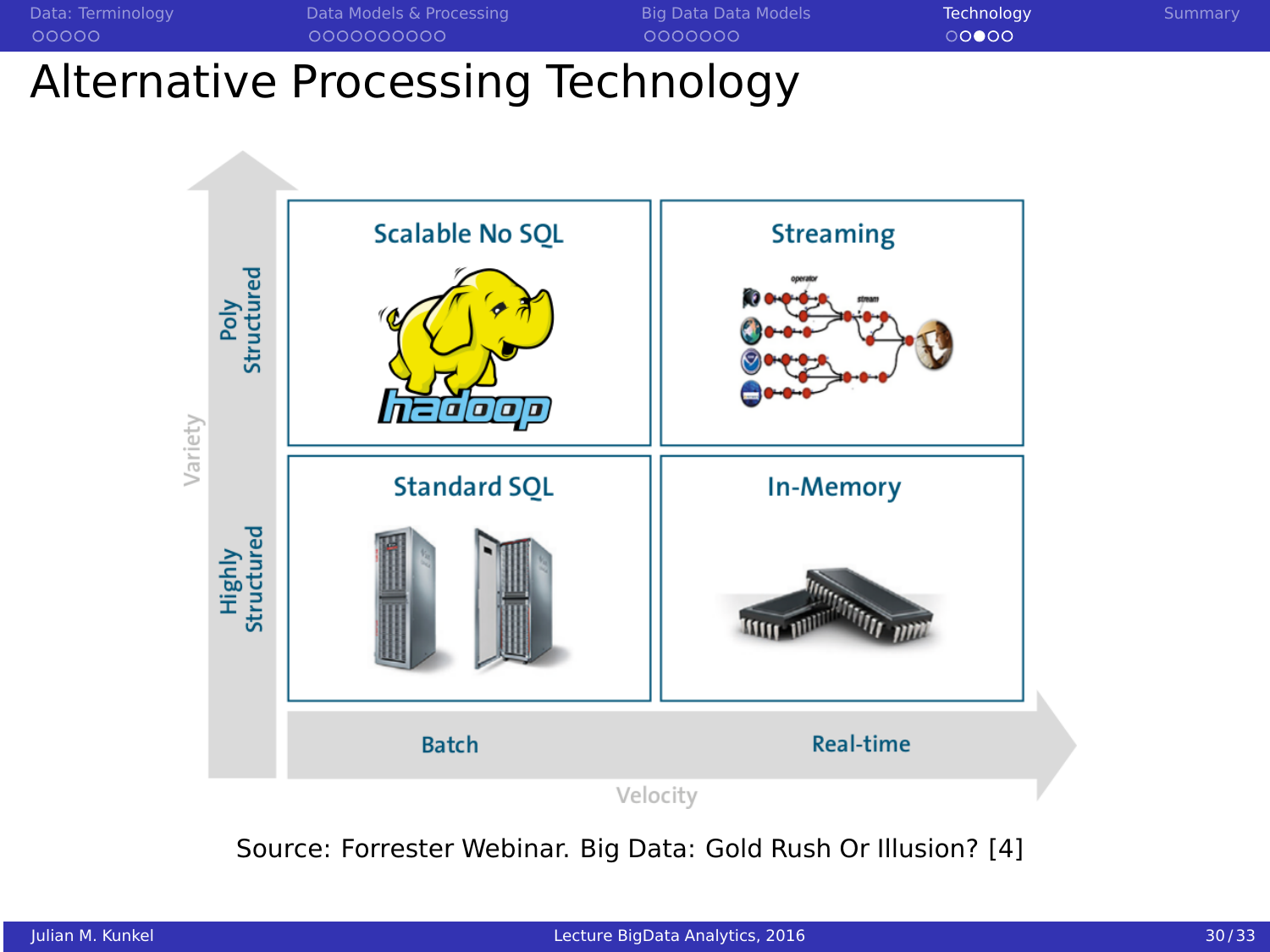

Source: [20]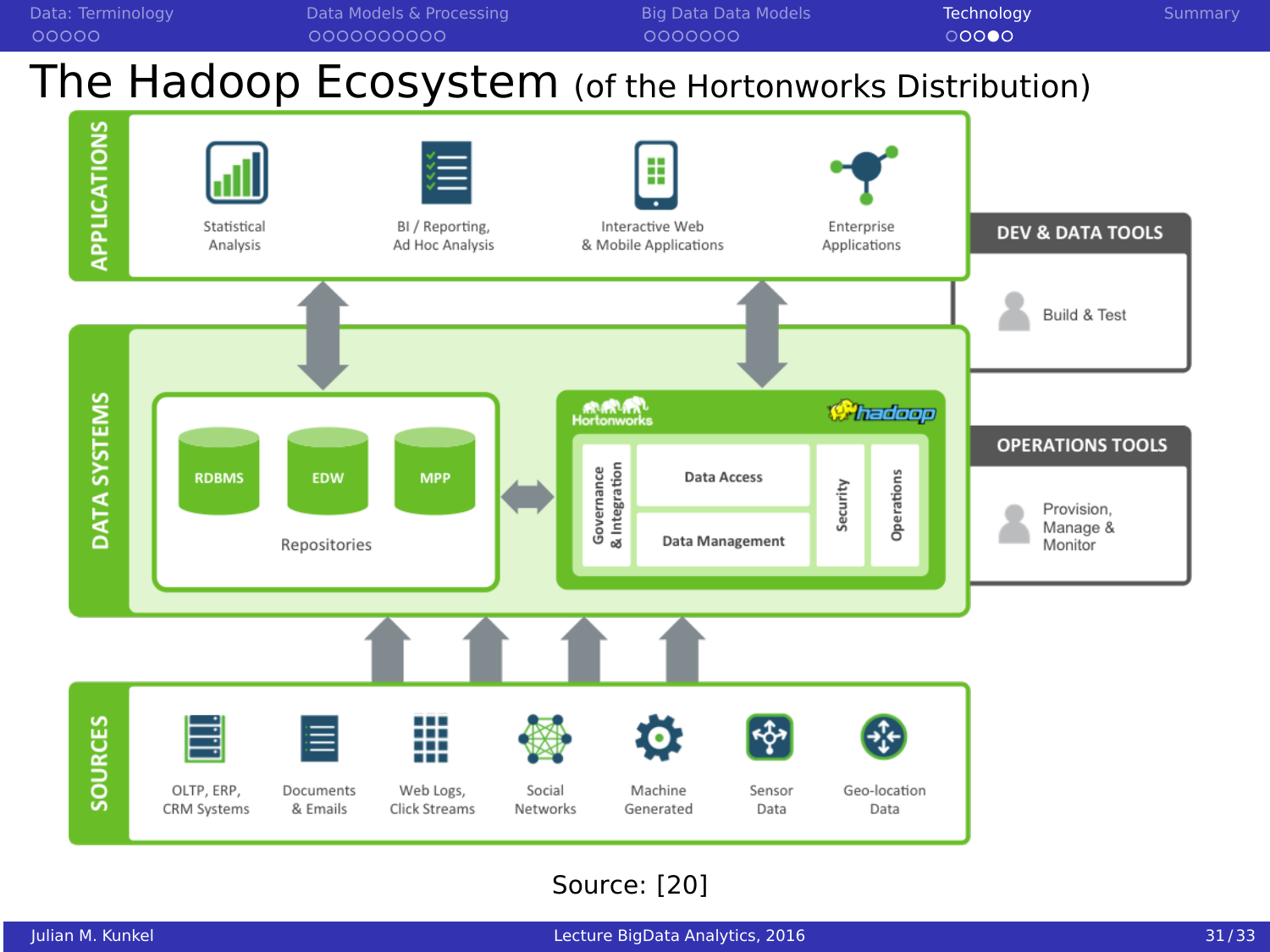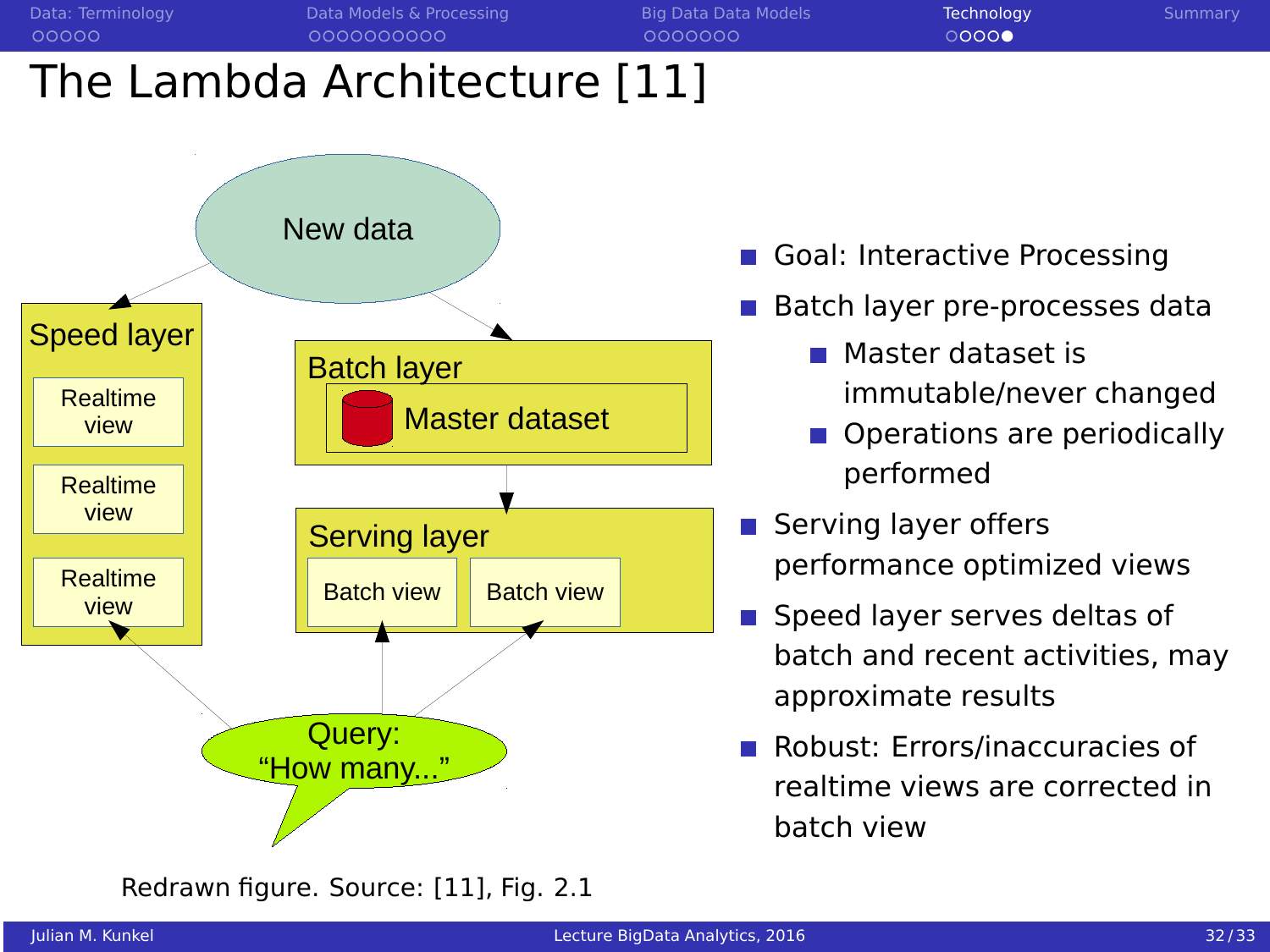<span id="page-32-0"></span>

| Data: Terminology | Data Models & Processing | Big Data Data Models | Technology | Summary |
|-------------------|--------------------------|----------------------|------------|---------|
| 00000             | 0000000000               | 0000000              | 00000      |         |
| Summary           |                          |                      |            |         |

- Data-cleaning and ingestion is a key to successful modeling
- Big data can be considered to be immutable (remember: data lake)
- **Data models describe how information is organized** 
	- **Nombar 20 Middleware, relational model**
	- NoSQL: Column, document, key-value, graphs
- **Semantics describe operations and behavior, e.g., POSIX, ACID, BASE**
- **Process models and programming paradigms describe how to transform** and analyze data
- **Headoop ecosystem offers means for batch and real-time processing**
- **Lambda architecture is a concept for enabling real-time processing**